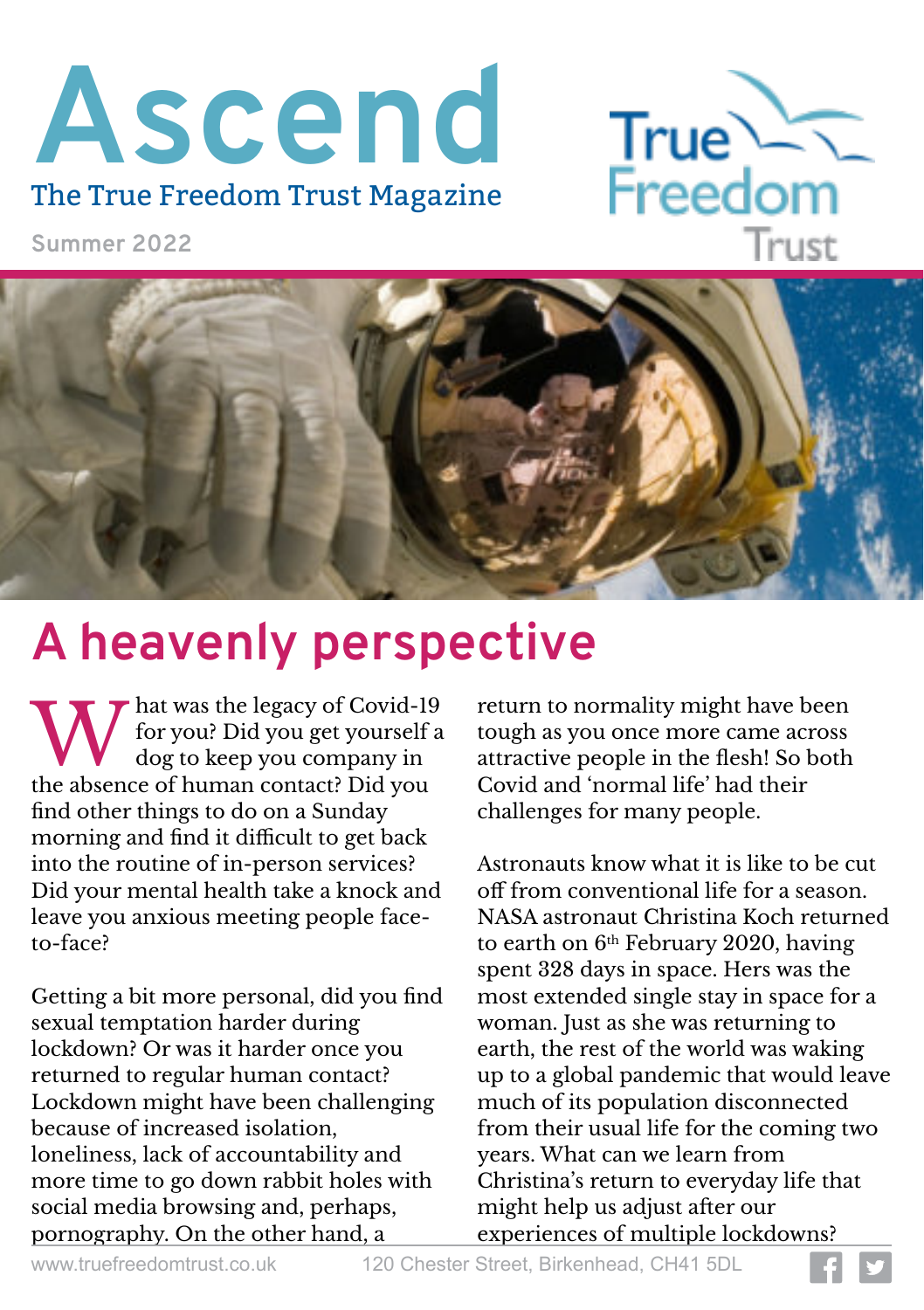#### Wasting away

Living in microgravity on the International Space Station (ISS) meant that up to 20% of muscle disappeared from the human body during the first week. To counter this, astronauts need to exercise for two hours daily to maintain their strength, as they miss the constant workout offered by the earth's gravity. Likewise, we should ask ourselves whether we've lost spiritual muscle as we've floated around over the last few years, away from the spiritual workout that church fellowship requires. The Message Translation says: "Exercise daily in God—no spiritual flabbiness, please!" (1 Tim 4:8). We might need to get back into good spiritual disciplines and ask others to hold ourselves accountable once more.

#### Different rhythms

The sun rises and sets 16 times each day as the ISS orbits the earth. In contrast, earth dwellers experience the sun rising and setting once per day, as God established in creation (Gen 1:14-19). So, coming back to regular church meetings and perhaps physically travelling to our workplaces again, has changed our rhythms. This can be hard if we've found that we quite like "doing church" in our pyjamas, or catching up with the sermon online after a Sunday morning run/lie-in (delete as applicable!)

But church is not just about us as individuals. The writer to the Hebrews encourages us to "…consider how we may spur one another on toward love and good deeds, not giving up meeting together, as some are in the habit of doing, but encouraging one another"

(Hebrews 10:24-25). As we re-establish healthy rhythms, this is an opportunity to let the Bible calibrate our daily and weekly patterns so that they align with our Creator's intentions and the needs of our fellow Christians.

#### More choice

Do you remember Boris Johnson's announcement on 23rd March 2020, "You must stay at home"? There was no choice, and it was followed by many rules we had to obey. Similarly, when Christina Koch was resident on the ISS, her schedule, food and clothes were all planned for her. Towards the end of her 328 days in space, the prospect of simple tasks back on earth daunted her, such as choosing groceries at the supermarket. However, she was also excited by the prospect of choosing her outfit for the day , as well as not having to eat food from out of a packet!

As we return to normality, we face choices that once seemed simple. With whom shall I sit at church this morning? Shall I invite people around for a meal? If I've got a cough, should I still go to work? Thankfully, our God cares about the daily concerns we have, and Jesus calls us not to worry but "Seek first [God's] kingdom and his righteousness" (Matt 6:33). When we shift our focus to our heavenly Father, we find He takes care of the small details of our lives along the way.

#### Lost time

Clearly, Christina Koch had an enviable experience living on the ISS for almost a year. But she also recognised she'd missed out, "Time on earth has marched on without me. I've missed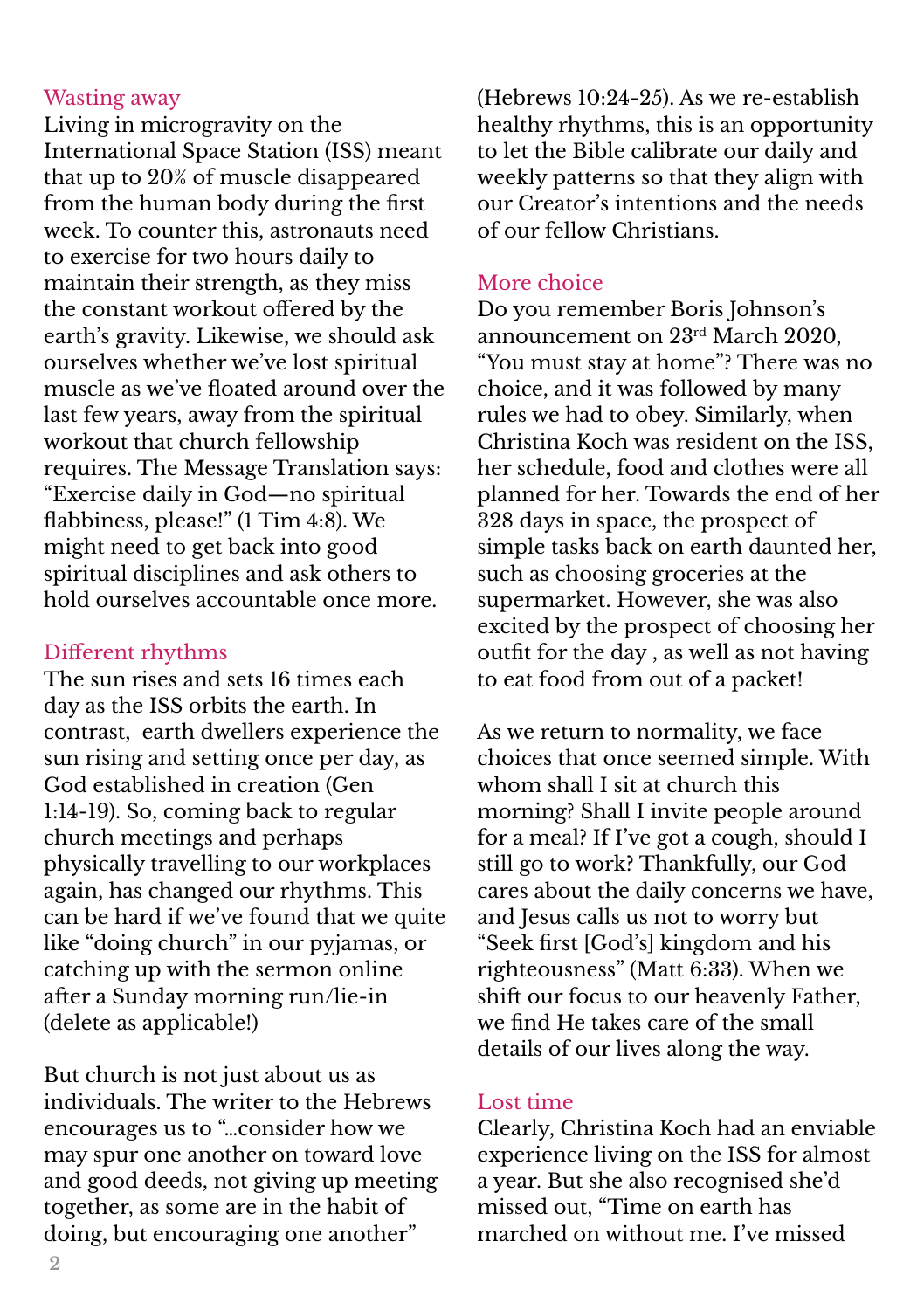anniversaries, birthdays, funerals, graduations, holidays." We, too, may have missed out on special times with others. Nephews and nieces have grown up, and we have got older. Friendships may have drifted. Whilst we may have fond memories of times during the Covid pandemic, there may also be a sense of loss.

Thankfully, God's Word reminds us that experiences and achievements that are purely of this world are meaningless in the light of eternity. Of lasting value is to "remember your Creator… before the days of trouble come" (Ecclesiastes 12:1). We will have all the time in the (new) world to enjoy God and His renewed creation, so we can relax about missing out on the things this world would prize.

#### Up to the heavens

Finally, we can take encouragement from the truth that our churches on earth are only one dimension of how we gather to worship. As well as meeting in local congregations, God has already "raised us up with Christ and seated us with him in the heavenly realms" (Ephesians 2:6).

Christina Koch may look up to the heavens to glimpse the ISS, her former home. But, as Christians, we can look higher for our true home in the heavenly realms and rejoice.

**Stuart** *is TFT's Director and the editor of Ascend magazine. He considers himself fairly up to date with technology, but has vowed never to get a TikTok account!*

**This edition of Ascend is on the theme of life online. The focus is on practical measures we can take to ensure that our online interactions are healthy and godly. Jon reviews some accountability/filtering software. And, in my article on page 14, I set out various snares that we can fall into with technology – it turns out that pornography is not the only hazard!**

We also look at sensibly reducing our dependence on tech. Tim shares his experience of a silent retreat with his phone turned off for four days. Richard reviews a book "The Common Rule" that (amongst other principles) advocates giving our Bibles greater prominence in our lives than our phones – which of us could honestly say that is currently the case...?

While much of TFT's ministry is now available remotely and online, Jesus tells us that "where two or three gather in my name, there am I with them" (Matthew 18:20). We still have our London day conference coming up in June and booking is now open for our National Conference in the autumn. It would be so good for many of us to gather together in Jesus name at these events.

#### **By Stuart, TFT Director**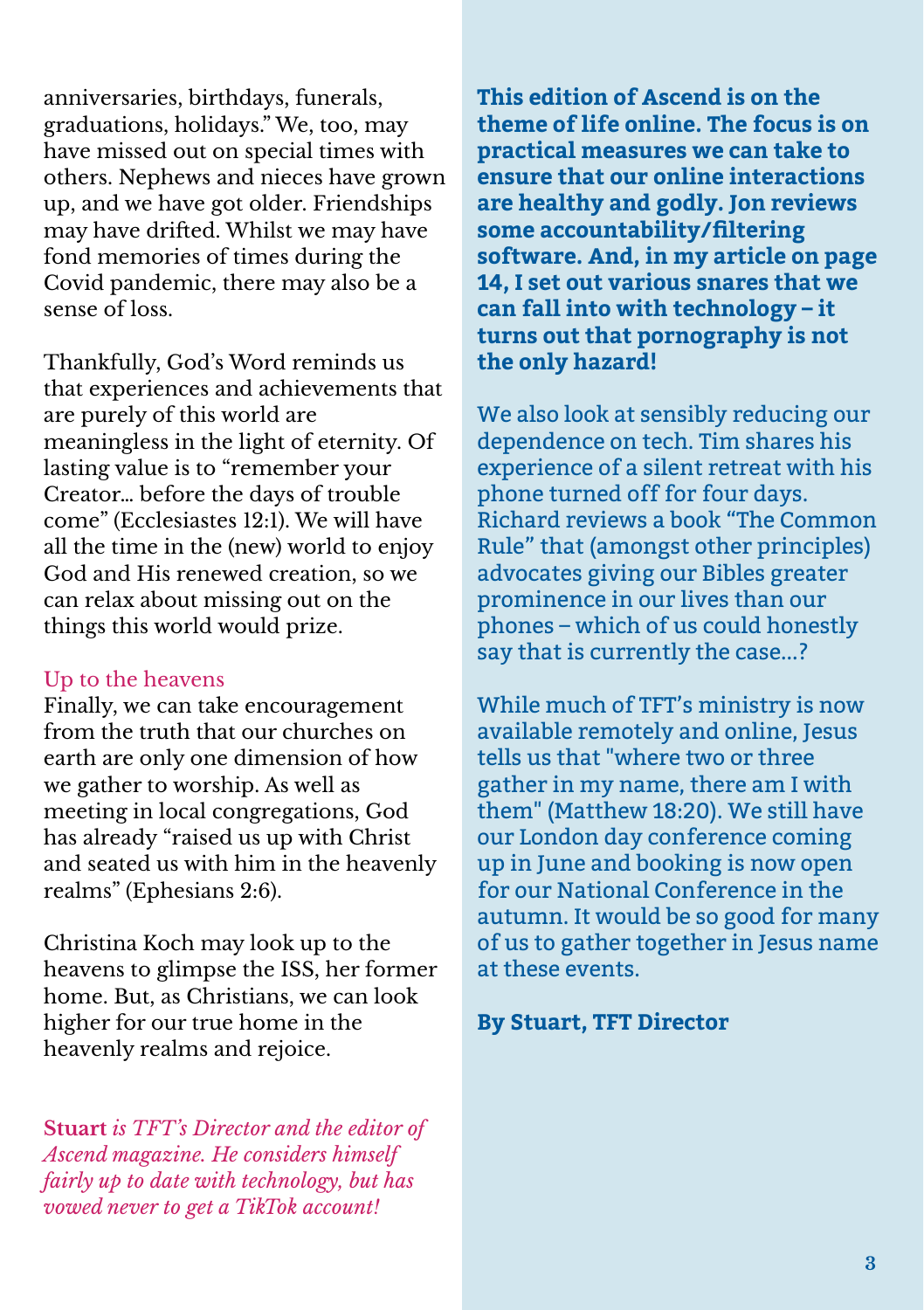

### **He thinks he might be gay!**

*In this conversation, Jamie (a same-sex attracted TFT member) talks to his good friend Matt about how they have each encouraged one another through their friendship.*

**Jamie**: Okay, Matt, we've known each other for 12 years. When did I first tell you I was same-sex attracted? I can't actually remember, but it might have been in our second year at university.

**Matt**: Yeah, I remember it clearly. We were at the Student Union café on campus. I remember you saying you had something to tell me, and clear as day before you said your next sentence, the word 'gay' appeared in my head. Then you said, "I think I might be gay." It was just that split second after the word appeared in my head. I'm sure it was the Holy Spirit preparing me to hear what you were going to say so that I would react graciously and with love, and not with shock!

We'd known each other for 18 months by this point and quickly became good friends. I can't remember much after that except talking about how it must have been that summer after speaking to your parents and the minister from your old church. The phrase you used, "I think I might be gay," is an interesting one. I was talking to another gay friend of mine later that week, and I said, "I've got a friend who says he thinks he might be gay", and this friend said to me, "When he uses that phrase, it means he is gay! He's just trying to sound you out about what you might feel about it."

I then returned to you and told you what this friend had said to me. You were a bit more forthright and said, "Yeah, I am gay. It's not something I'm doubting."

**Jamie**: Did anything particularly change following that conversation? I don't feel like anything changed between us.

**Matt**: It was good to be aware of what was going on with you, and it was nice to talk to you about that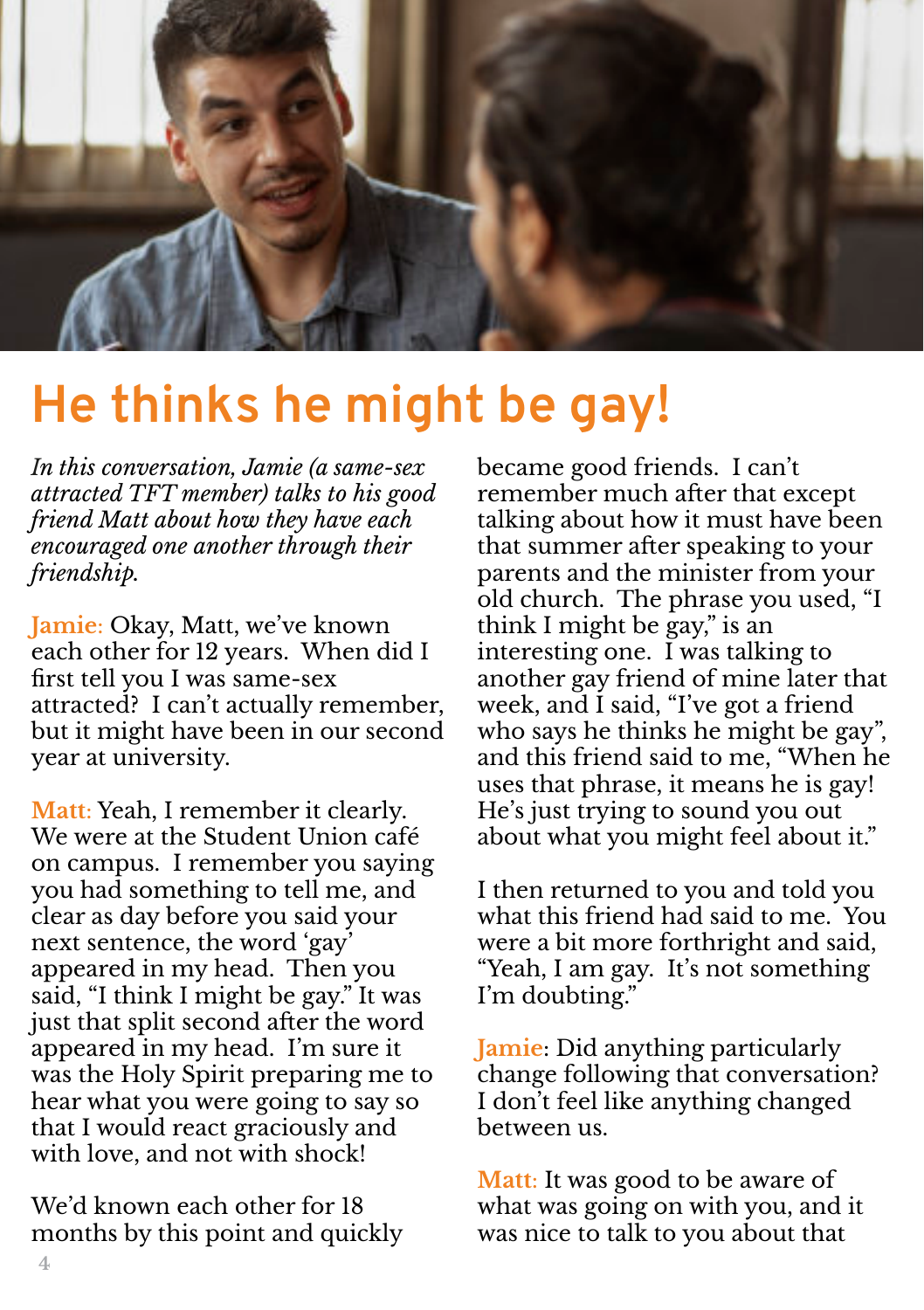and get to know you in a deeper way. I was committed to this not changing what I thought about you, or how I treated you. In the back of my head I was thinking, "Oh, okay, Jamie's gay." But I recognised that we've all got stuff going on within us.

For me, as someone who isn't samesex attracted, the challenge that came was this question, "What does it mean to give up something big for Jesus?" This is one area where our friendship has been great, because I've watched you being committed to God's standards about sex, relationships and marriage, and with you saying, "I'm going to live for Jesus, and that means denying myself." I've then thought, "Wow, that is a level of commitment and a level of discipleship that I should aspire to." So, you have been inspiring to me.

**Jamie**: I've failed on so many occasions, but I'm really glad that it has helped.

#### **"What does it mean to give up something big for Jesus?"**

**Matt**: That you set your heart and mind to wanting to live for Christ and not for yourself is a challenge to me, as it should challenge everyone. Every Christian who makes a significant sacrifice to follow Jesus is a great role model to someone like me.

**Jamie**: It was tricky at different points in our friendship because of being same-sex attracted. At the very beginning of our friendship, I had an attraction to you because you were such a good friend to me. So, I would ask myself, "How can I be friends with you when I have that attraction?" But, as we became better friends, started to pray with each other, and be in the same Bible study group, and as we got to know each other, we developed a sort of brotherhood. That sounds really insidious; we're part of a brotherhood!

**Matt**: I want to burst into song!

**Jamie**: Maybe not! But over time, I came to see you not as someone who is to be sexualised, but someone who is made in the image of God and is my brother with whom I have shared so much of my life. It was my joy in time to be your best man, which meant a lot to me, and then be a godfather to one of your amazing kids.

There were things in my life that I had to put in place just to keep myself in check. Including at uni when I would stay over at your house. I remember one night when we were out late, and it was not good to walk back home at midnight or later because we'd been playing computer games for far too long. I needed to stay over, and you offered to top and tail in your bed, and I was like, "No, that would be so awkward!"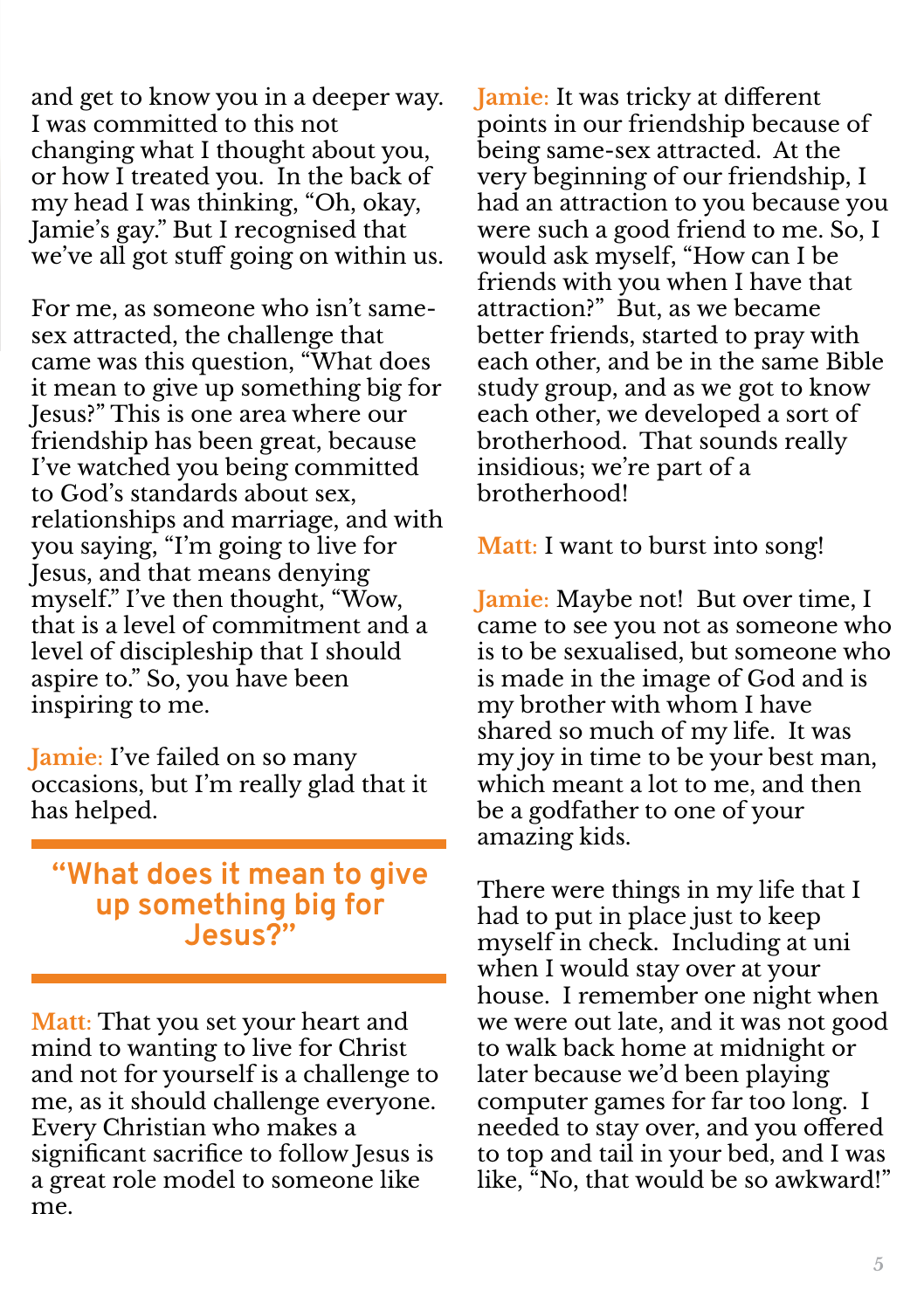**Matt**: I think this goes back to me wanting to treat you like any other mate. But I probably could have been a bit more sensitive. I don't remember the exact situation, but I can imagine that happening.

**Jamie**: I remember you sleeping on the bed and I slept on the sofa. Then there was another time after you got married...

**Matt**: Yes, we had to share a bed. My wife and I were planning to go to another wedding. There was a lastminute change of plan because it was my mother-in-law's 50th birthday. We decided that, because I was a groomsman at this wedding, I'd have to go to that, and she would go down to her mum's birthday. That left you with the chance to come up to come to the wedding and share my room.

When we tried to change it into single beds, we found there was no option but to top and tail on a double bed together.

**Jamie**: I don't think that I would have felt comfortable with that when we were at uni together, but, by that point, I felt like that was absolutely fine.

**Matt**: It's interesting what you say about the thought process you went through, because that's something I've certainly struggled with, in my own way. As you explained to me and shared your own story of feeling same-sex attracted, it staggered me just how closely that story resembled my own lusts and treating women in a sexualised way. I've wanted to look at things I shouldn't have been looking at, or allowing my eyes to roll for two or three seconds longer than they should have done. Most of the parallels are really similar. That you could share all this with me meant I could share with you some of what I was struggling with. Our friendship was really important to me, as we were able to support one another, keep one another accountable, and pray with one another.

### **"I would ask myself, 'How can we be friends when I'm attracted to you?'"**

**Jamie**: I remember another time when a church friend told me a same-sex relationship would fulfil me. I think she said to me, "I want you to be happy." I remember her words being really discouraging, because I was trying to live my life in line with the Scriptures. Now I understand her sentiment, but I know in this life there are going to be struggles when happiness comes and goes. I need to remind myself that my joy is in the Lord.

My other friend thought that for me to be happy, I needed to be sexually active. Whereas to be a Christian is to follow Christ and to put Him at the centre. I may miss out on sexual satisfaction, but I'm looking ahead to the greatest marriage in the future of Christ marrying His church. So,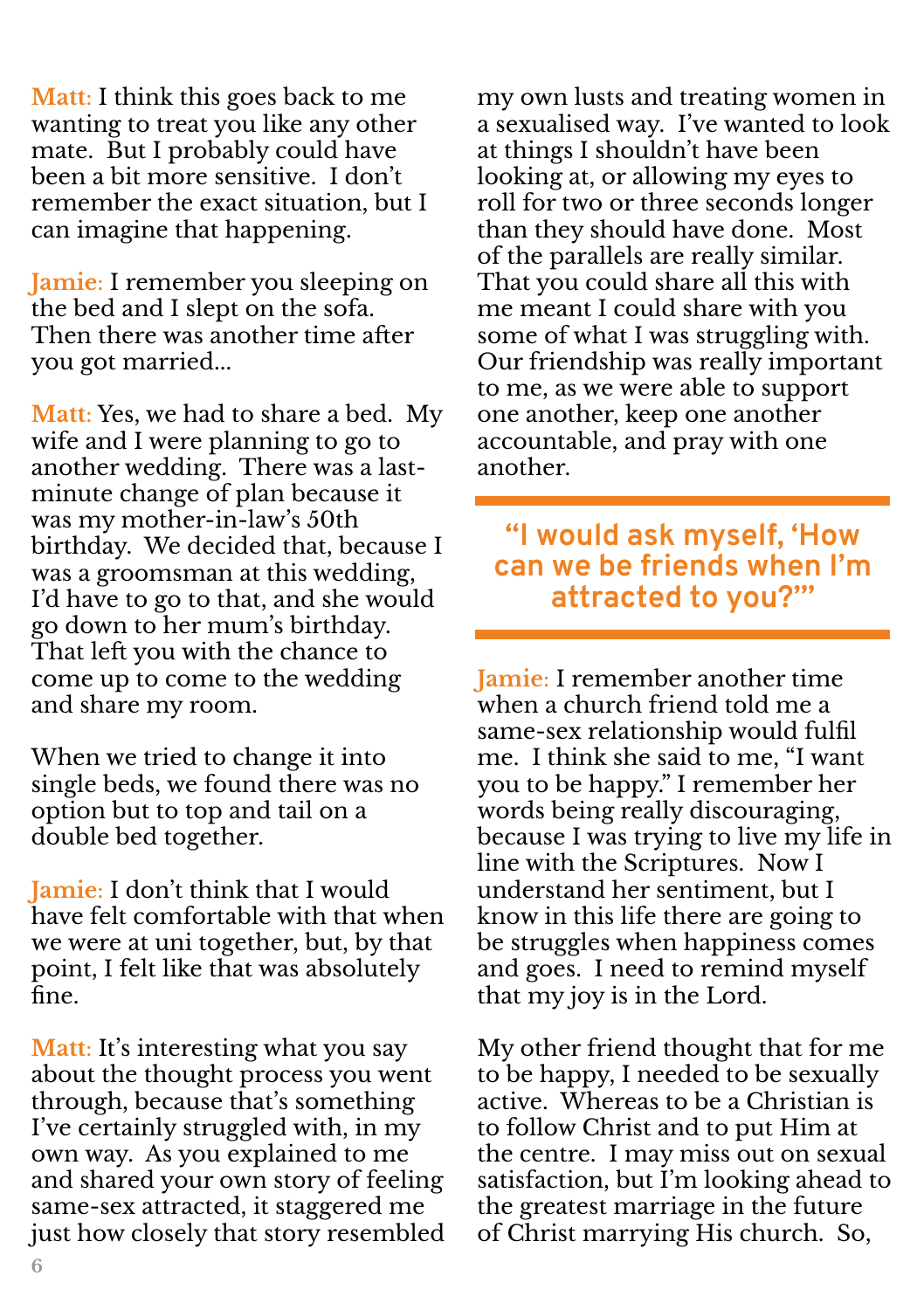I'm not missing out on that. The most authentic life is to follow Christ and for Him to change us.

**Matt**: If you really want me to be happy, point me towards Christ and I will find deep happiness by denying myself, picking up my cross, and following Him. In a parable, a man who found a pearl of great value went and sold everything else he had to buy the pearl. We have a hard time believing this truth, whether we're gay or straight. And yet, that is the gospel. Jesus knows, when He's on his way to Jerusalem, that He has to go through this horrible, terrifying thing. But He knows that on the other side of it is His joy. He will be lifted to the Father, glorified. It's a genuine sense of something better coming, and that Jesus is the only one who delivers that. Will we trust Him or not?

**Jamie**: Thanks so much, Matt. It's been great to chat.

**Matt**: Yeah, thank you. It's been nice to have time today to put all this on the table and talk about God's grace in our friendship. I look forward to many more decades of friendship.

**Jamie**: Many more.

**Jamie** *is the Youth and Children's Minister for a small church in Basingstoke. Nicknamed 'Captain Keen', he enjoys singing, socialising, board games, films and TV. He enjoys visiting friends and family, especially his goddaughter Cara.*

**Matt** *is a pioneering pastor living in Bracebridge Heath near Lincoln. He is passionate about telling people the good news about Jesus, reading books and supporting Bristol Rovers.*

### **"He thinks he might be gay!"**

*The conversation above with Jamie and Matt is a shortened version of a much longer conversation between them. To listen to the whole conversation, you can subscribe to "Ascend Higher" on the major podcasting platforms. Alternatively, try listening directly from the TFT website using the link below:*

*truefreedomtrust.co.uk/podcasts*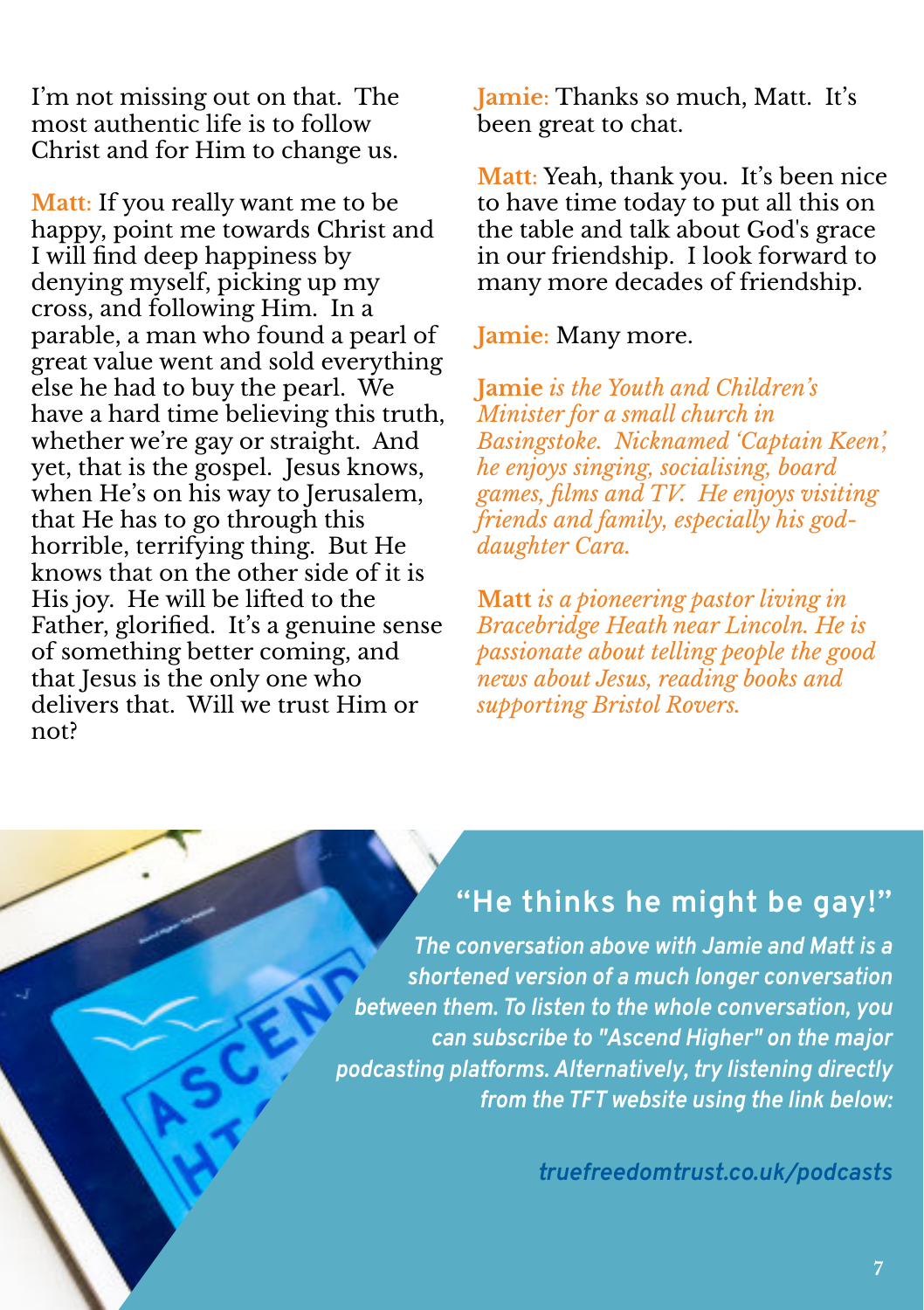

## **Accountability software**

The Internet can be both a<br>blessing and a curse. While it<br>is an incredible tool to stay<br>connected to others, helps us do our he Internet can be both a blessing and a curse. While it is an incredible tool to stay jobs and is a powerful educational resource, we can also use it in ways that are damaging to our wellbeing.

If you're looking for protection online, internet accountability software can be a fantastic tool to help you stay away from pornography or other unhelpful content. Accountability software will not necessarily prevent you from accessing certain material. Instead, it encourages good behaviour by giving someone a reason to take responsibility for their actions and decisions. It will monitor internet use, generate a report about the sites visited, and then send it to a chosen 'accountability partner'. There is also the option for filtering software, which functions by monitoring, filtering and blocking (where appropriate) internet traffic. If the filtering software's algorithms detect that the website being accessed is potentially objectionable, the software creates a 'digital wall' that will prevent the user from gaining access to that content.

Note that there are also some options out there for both filtering and accountability that have a free option, such as KasperskySafe Kids (www.kaspersky.co.uk/safe-kids ).

**Examples of Filtering Software** Some of the most notable filtering programs are Net Nanny, SpyAgent, and Qustudio. These programs typically have features, such as:

- email alerts when some sites are visited
- summary reports of all internet activity over a given period
- chat reports of dialogue that have taken place with other people online
- screenshots of Internet and computer use and activity.

Mobile airtime and broadband providers can provide automated parental control blockers, if requested, and the Windows Operating System comes with a 'Family Settings' function, whilst some internet browsers can have a similar capability. These tend to be very broad brush, and (because you control them), are not too difficult to switch off or circumnavigate.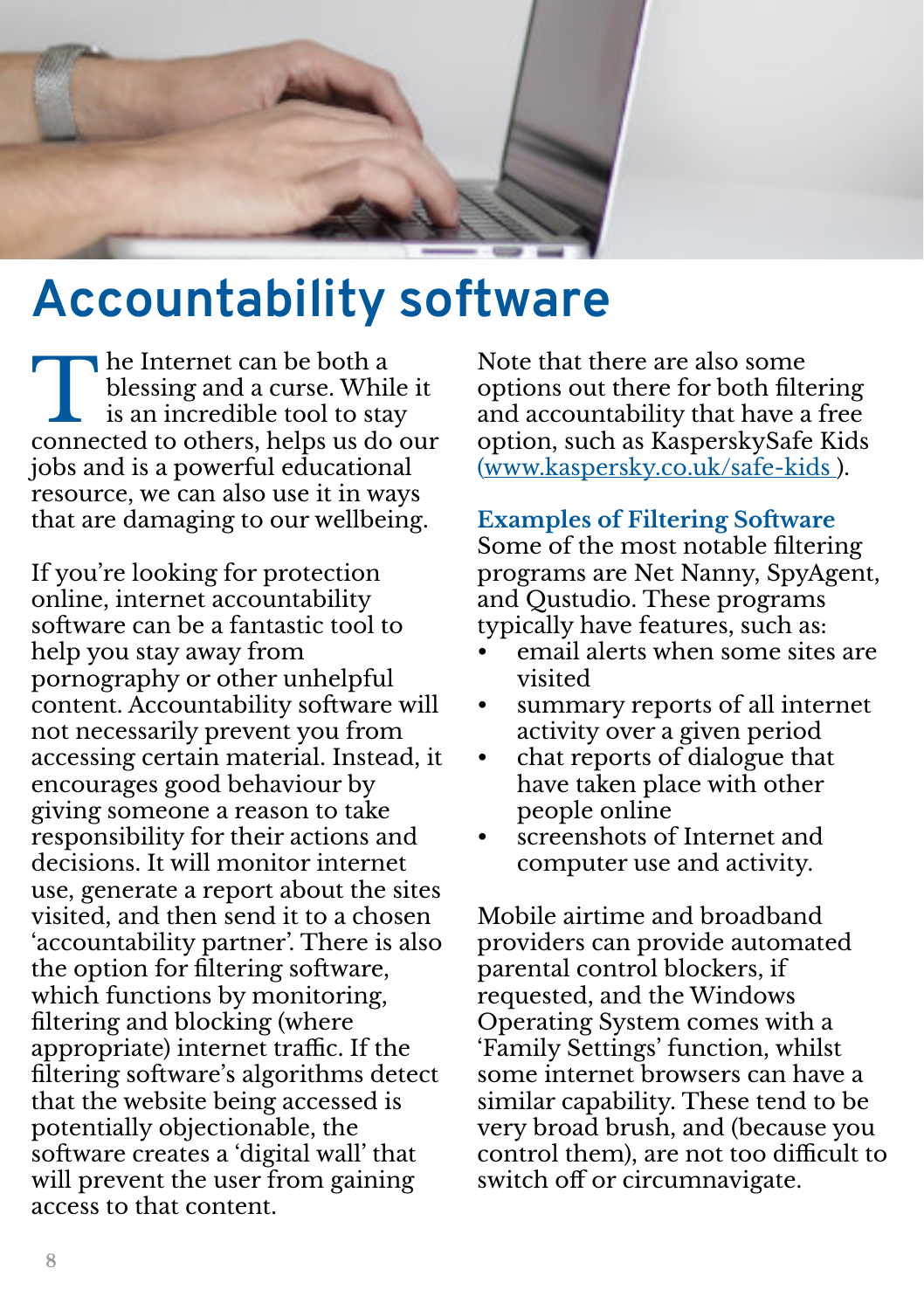Net Nanny (www.netnanny.com) is a software-based parental control filter that can block pornography and manage screen time. It does, however, cost about £65 a year for 5 devices (although discounts are available), and is best for a family setting. The cost increases to £105 a year for 20 devices. It works on all the major operating systems and phones.

#### SpyAgent (www.spytech-

spyagent.com) is a more complete package, mainly for Windows computers, and is very expensive at around £65 a year per computer. Unfortunately, it is not available for phones.

Qustudio (www.qustodio.com) markets itself as an "all-in-one parental control and digital wellbeing solution" that works across all the primary computer, phone and tablet operating systems, and works by being downloaded on a 'parent' device, to monitor a 'child's' internet activity. The cost ranges from about £40 for 5 devices to £65 for 10.

To gain the most from filtering software, you will need to ask a friend or family member to act as the 'parent', and they will review usage and make sure you don't seek to circumnavigate the system by switching it off.

#### **Accountability vs Filtering Software** Filtering deters accessing content by making it more difficult to access; however, it may not address the root

cause of the issue, which is taking responsibility for one's actions and maintaining integrity. By contrast, internet accountability software cannot force a person to stop accessing certain content, but it encourages them to behave with integrity. Online accountability software puts more responsibility on the individual using the device to make healthy choices about their use of the Internet. It is a relationshipdriven way of encouraging healthy and positive internet engagement, with the goal being an attitude of accountability that will also extend into other areas of the user's life. Accountability partners can have productive conversations with the software user, a chance that might be denied if only using filtering. More than half of all pornography is viewed over a mobile device, so it is important for the software to serve mobiles in a way that maintains the functionality of the device. Most filtering options for mobile devices work by essentially limiting the device's function and forcing its user to browse the Internet via a "safe browser". Unfortunately, many of these can be circumvented by different browsers or apps that would allow unrestricted access to the Internet.

#### **Accountability Software**

The most significant difference is that Accountability Software rarely blocks or filters content, but reports the websites looked at. When it flags a website as explicit or dangerous, it sends a report by email or text to one or more of the accountability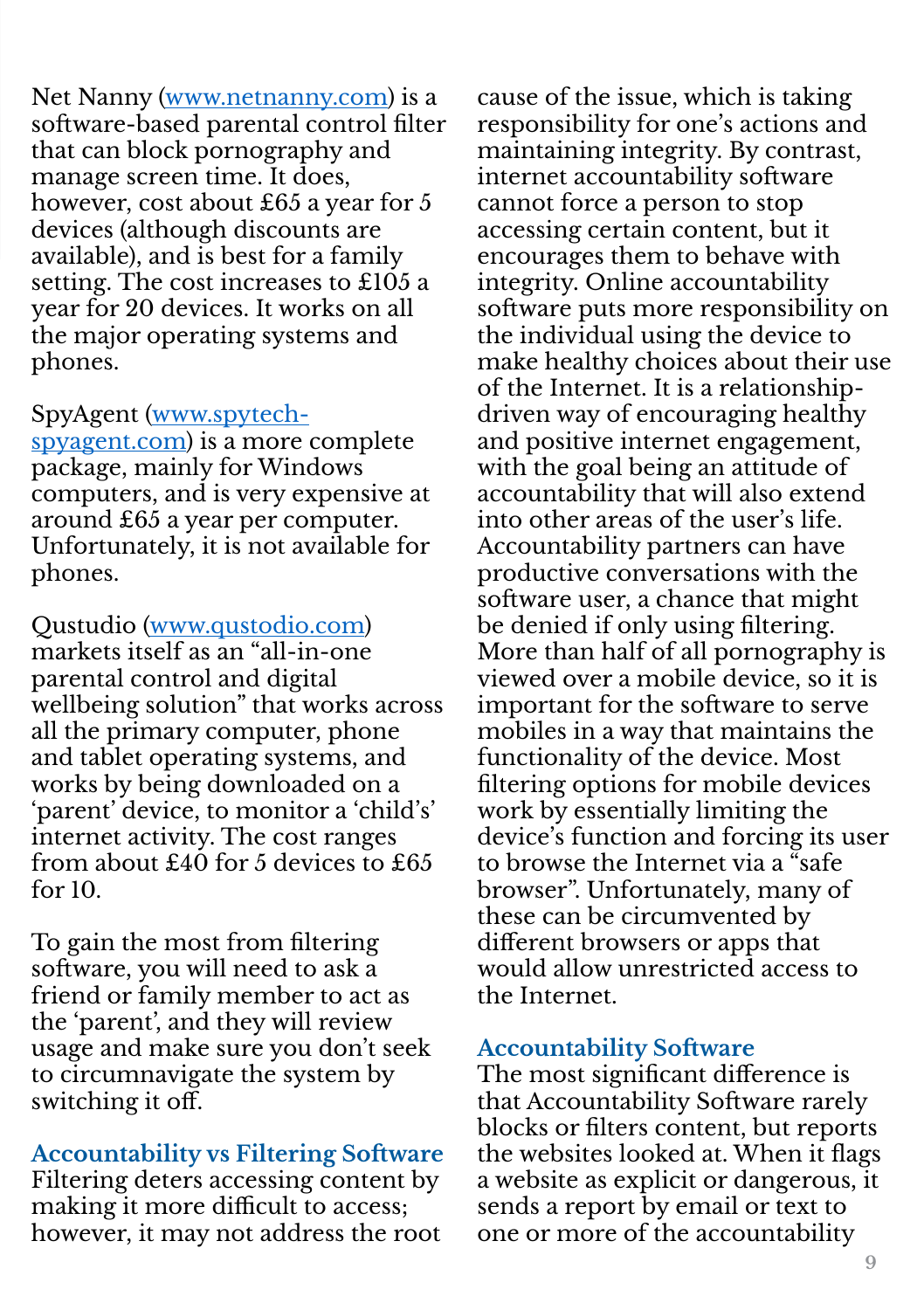partners that the user has chosen. The software is very clever, but can sometimes be over-cautious (which is better), meaning the partner could get a report flagging a newspaper story or article for having concerning content, where it can be easily explained. However, this keeps the conversation between the user and partner going, and so takes a 'better safe than sorry' approach! It can take a great deal of courage to admit the problem to one or more friends, and ask them to be accountability partners, but that is at the heart of the solution. Other positive points are that the software also monitors "incognito" browsing, and if you uninstall the software from a phone or computer, it informs your allies. Sometimes, you even have to contact the software manufacturer and ask for an uninstall code. Some limitations that are worth mentioning are:

- 1. Covenant Eyes routes the internet traffic via their US-based servers. This means that streaming UK content (e.g. from the BBC or Sky) might not be allowed and Netflix can get very confused!
- 2. If you are using a corporate PC or mobile that a company or other organisation monitors, then the software or app might conflict with the supplied monitoring software. If this is the case, the software supplier might provide a solution.
- 3. Reports may contain page headers from websites visited, which could include contact information etc. So, there could

be privacy concerns if using the software on a work computer, for example.

#### **Three accountability software options**

Covenant Eyes (CE) is by far the largest company in this space and partners with churches and Christian groups. It works with Mac, iOS, Android and Windows operating



systems. It is mainly concerned with porn use and, unlike some other options, doesn't seek to limit access to other sites such as gambling or chat rooms. CE continuously captures screenshots of your phone at random, analyses them, and sends blurred images to your partners through email. It also tracks the websites you visit, sends reports of them to your allies and provides a filter to restrict access to certain content. The Covenant Eyes accountability software supports a "panic button" feature that cuts off access to the Internet when pressed, if an individual is dealing with temptation. The program costs about £14 per month and includes 10 users and unlimited devices. www.covenanteyes.com

Accountable2You was initially started by a Christian developer, who wanted an



accountability tool that didn't negatively impact internet speed, as he found many others did. It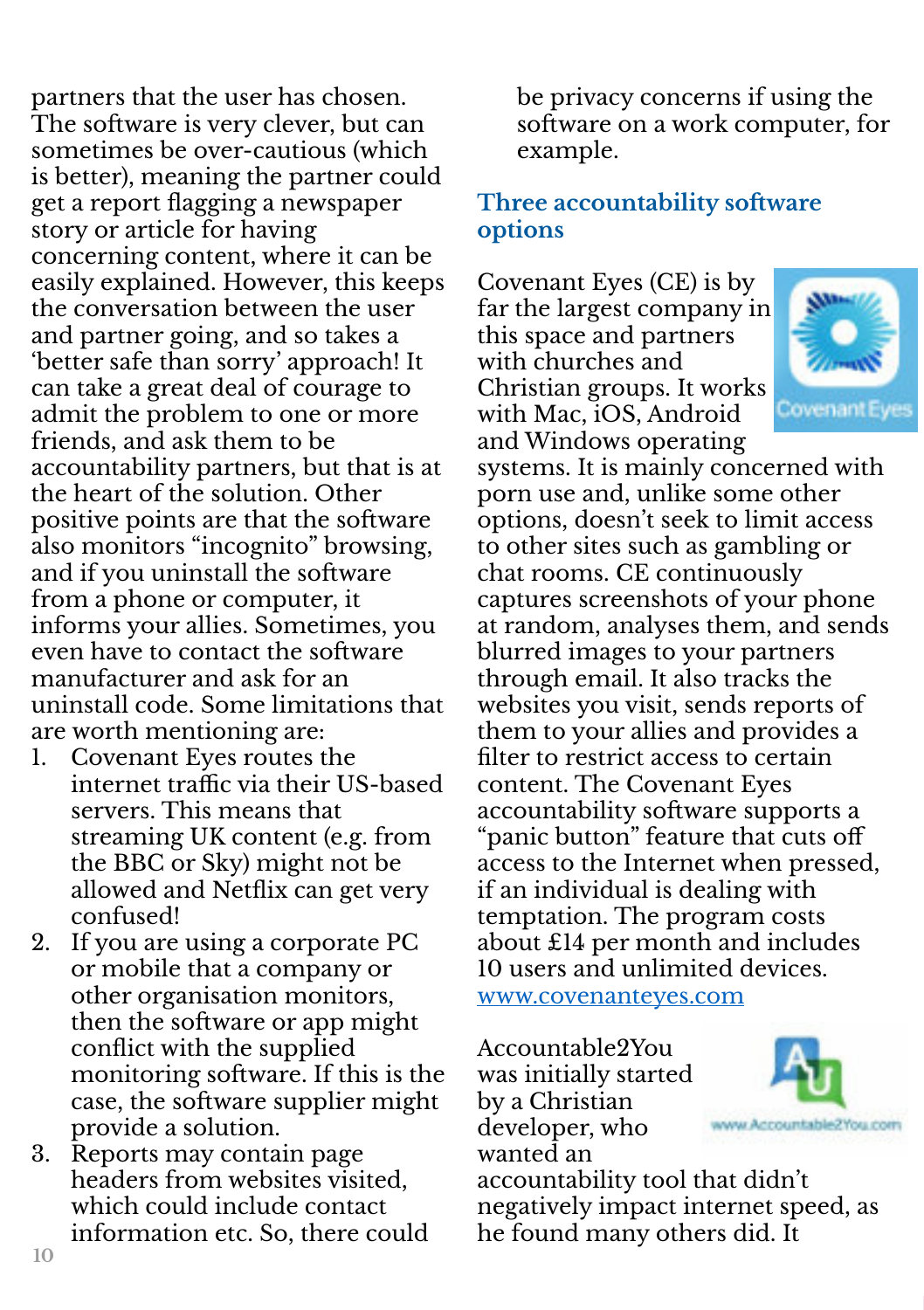functions on Windows, iOS, Android, Chrome and Linux devices. The online program does not show website links in the reports, because the program creators have determined that doing so may tempt an accountability partner to click on the link. So, they typically only show the title of the webpage in question. Accountable2You advertises its most significant advantage to be the reporting features. The program provides a large amount of customisable information to accountability partners about the activity of the device's user. There are instant alerts, both email or text, sent to the partner, to increase the immediacy of accountability. The cost is a lot less than CE, at about £6 per month for an individual (on 6 devices), or £10 for a family (covering 20 devices). You can try it for free. Accountable2you.com

Ever Accountable is an online accountability program that supports Android, iOS, Windows,



Chromebooks, and even Kindle devices, and is again aimed at dealing with pornography usage. The company also supplies meaningful articles, emails and guides to keep the user on track. The software has a free 14-day trial and the company gives discounts for those who pay up to a year in advance. This online programme can also monitor what is happening inside of YouTube, Facebook, Instagram or other apps. The programme can monitor activity done in a browser's incognito mode. The cost for an individual is about £72 a year (one user with unlimited devices) and for a family is £96 a year. everaccountable.com

**Jon** *is an IT professional who now spends most of his time proofreading articles, books, documents and IT contracts. He begs that no one looks too closely at what he has written for grammatical errors, as it is far more difficult to find mistakes in your own work than others (Luke 6:42)!*

### **Sponsor a Pastoral Conversation**

*Every week we have enquires from people needing pastoral support about their sexuality. Our trained staff and volunteers are able to listen, to signpost them to helpful resources and set out ways to get more involved in the TFT community. If you value the support and community provided by TFT, perhaps you could consider sponsoring our pastoral care. A monthly donation of £22 would fund the support provided to phone a new contact each month.*

*truefreedomtrust.co.uk/donate*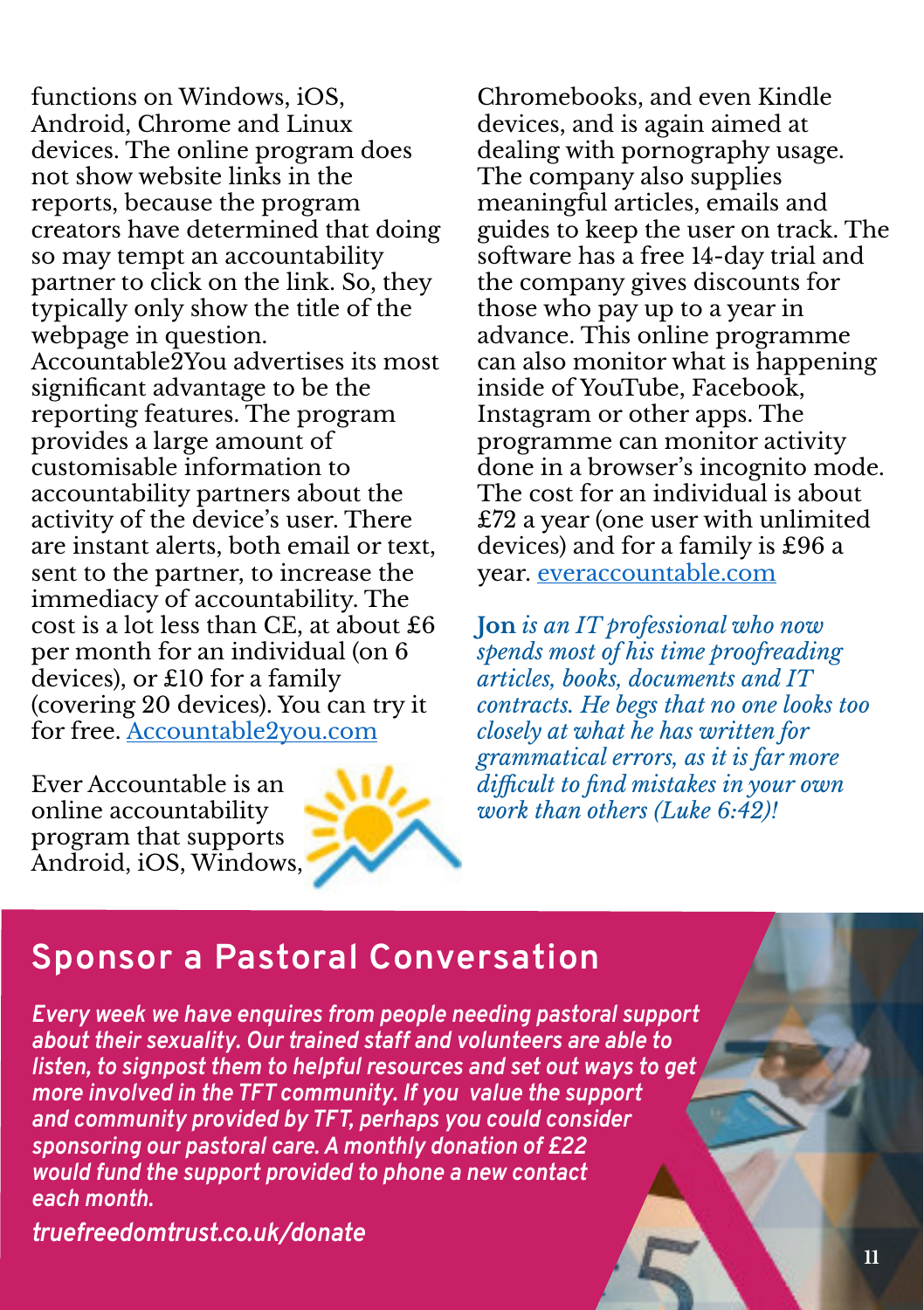

## **Looking for online community**

I ve been flirting for the last<br>couple of years. Don't worry,<br>isn't a confession. But, for the<br>last two years. I've been flirting w 've been flirting for the last couple of years. Don't worry, this last two years, I've been flirting with getting rid of my Facebook account. Being a millennial, I joined in 2007, as it was taking off. It promised a way to stay connected, and an attractive way to retain a window into the lives of my friends, who were all choosing universities and heading off to different cities over the following year. But since then it's lost its shine. Whether it's owing to privacy concerns, or just that the level of relationship it allows you to maintain is often quite superficial, many of those friends that joined at the same time as me have left the platform.

I'm still there though and, beyond my contractual obligation to assist with maintaining TFT's various online assets, I think the reason for that is the numerous Facebook groups I am involved in. TFT runs several private groups on various platforms that enable people scattered around the country to connect, share prayer requests and encourage one another. It turns out we aren't the only ones, though. In fact, one thing that gave me the

confidence to contact TFT for the first time was that I'd joined a large private online Facebook group, based in America, for gay/same-sex attracted Christians who hold to traditional sexual ethics. Talking to some of those Christians, who were trying to live faithfully in obedience to the Lord, made me think, "Wow, it would be great to have a group like this close to home", and so I joined TFT.

In the wider Christian arena, there are groups for discussing theology, for ministers in training, for monitoring current issues affecting the church, and much more. Not a fan of Facebook? There are groups on platforms such as Discord too. The irony of the name Discord is not lost on me, as sometimes these communities can be far from harmonious. While I enjoy several of the groups that I'm part of, they have their pros and cons. Here are some things that I'm regularly reminded of as I use them:

#### We need to look up

It may seem obvious, but social media is a great place to procrastinate. I'm certainly no stranger to the endless scroll as I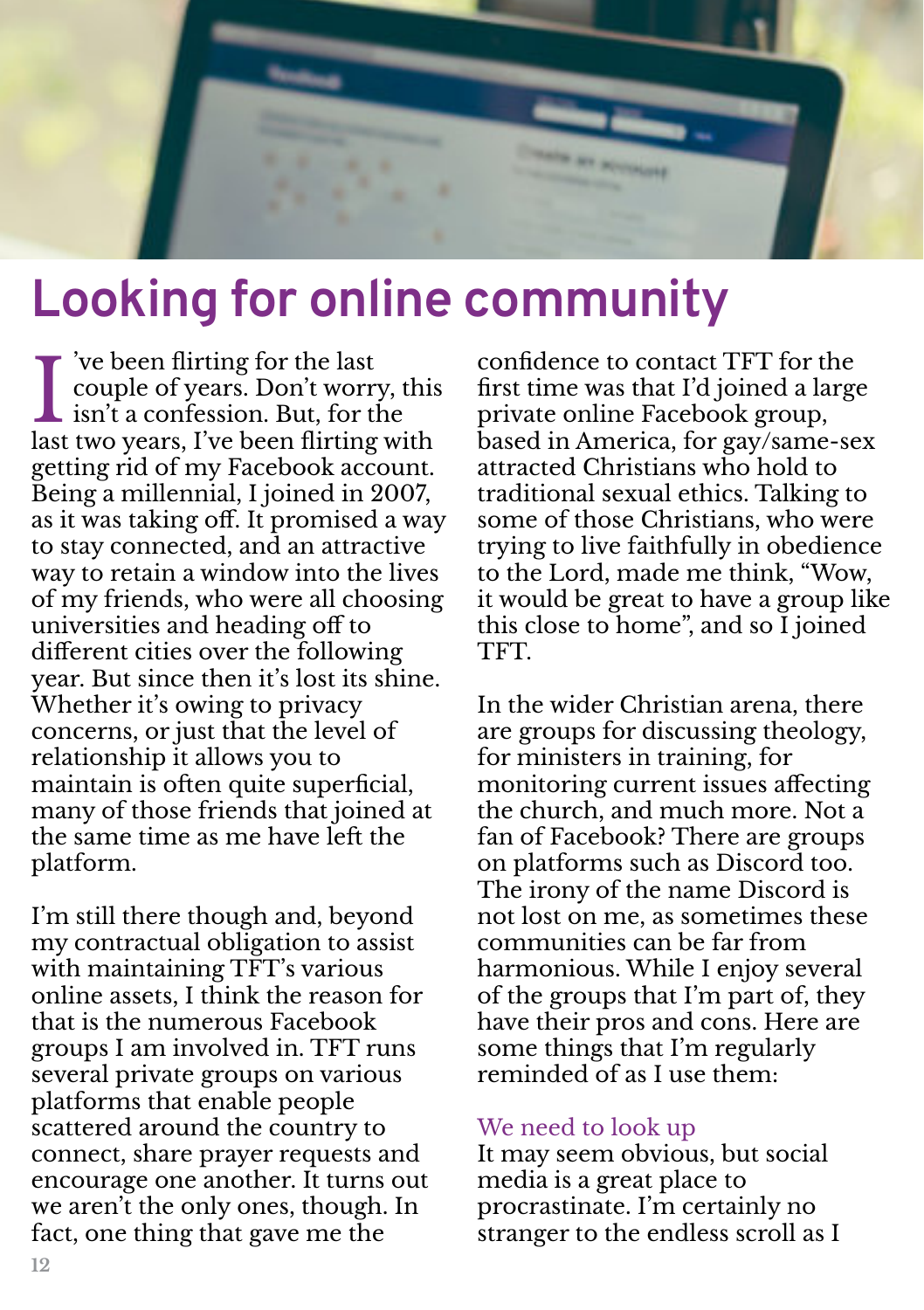consume more content. If you're in a large or busy group, this can be even worse. If you consume most of your social media on your phone and are an iPhone or Android user, you might like to look in your phone settings. You'll find information on how much time you spend using certain apps in a day. If you're someone who struggles to find time to pray or read the Bible each day, it can be eye-opening, seeing how it all adds up. It's important we don't allow social media to mis-prioritise our time.

**"Online groups can remind us we're not alone, that we're part of a wider family and that we serve a greater God"**

#### We need to look out

Online groups are great places to turn to for advice. In early 2020, as we entered the first lockdown because of the coronavirus pandemic, church leaders had to rethink how to do church overnight. I saw many threads as people discussed how various churches were managing the response. How does one even set up a live stream anyway? Online groups give us access to people with experience and giftings that we might not otherwise have available in our local context. As you're helping people out with advice on a pastoral situation or talking about new resources, you can't help but feel as though you're part of something bigger.

#### We need to look on

Online groups can be a great focus for unity in the face of opposition. Christians who adhere to traditional biblical ethics face this both within and outside the church. Whenever something happens in the news that might challenge the church's historic teaching, groups can be places that encourage prayerful consideration of the matters at hand and can even be where some responses we see in the media are formed. They remind us we're not alone, that we're part of a wider family and that we serve a greater God.

#### We need to look like Christ

Seeing people help one another in order to advance the kingdom of God here on Earth reminds us of the best of ourselves, but groups can remind us of the worst too. Sometimes discussion and engagement can be far from gracious. So often it is in community that our sin is revealed to us, and online communities are no exception. I've seen people lash out in anger, put one another down and discredit those around them. Online, just as in real life, we have to work to ensure our conduct is befitting of someone living for Jesus. Online groups remind us of our brokenness, but also our great need for the saviour that makes us whole.

**Simon** *leads TFT's Speaking & Teaching ministry, but also helps maintain the ministry's online presence. He recently looked back through 15 years of Facebook photos and couldn't remember ever looking that young.*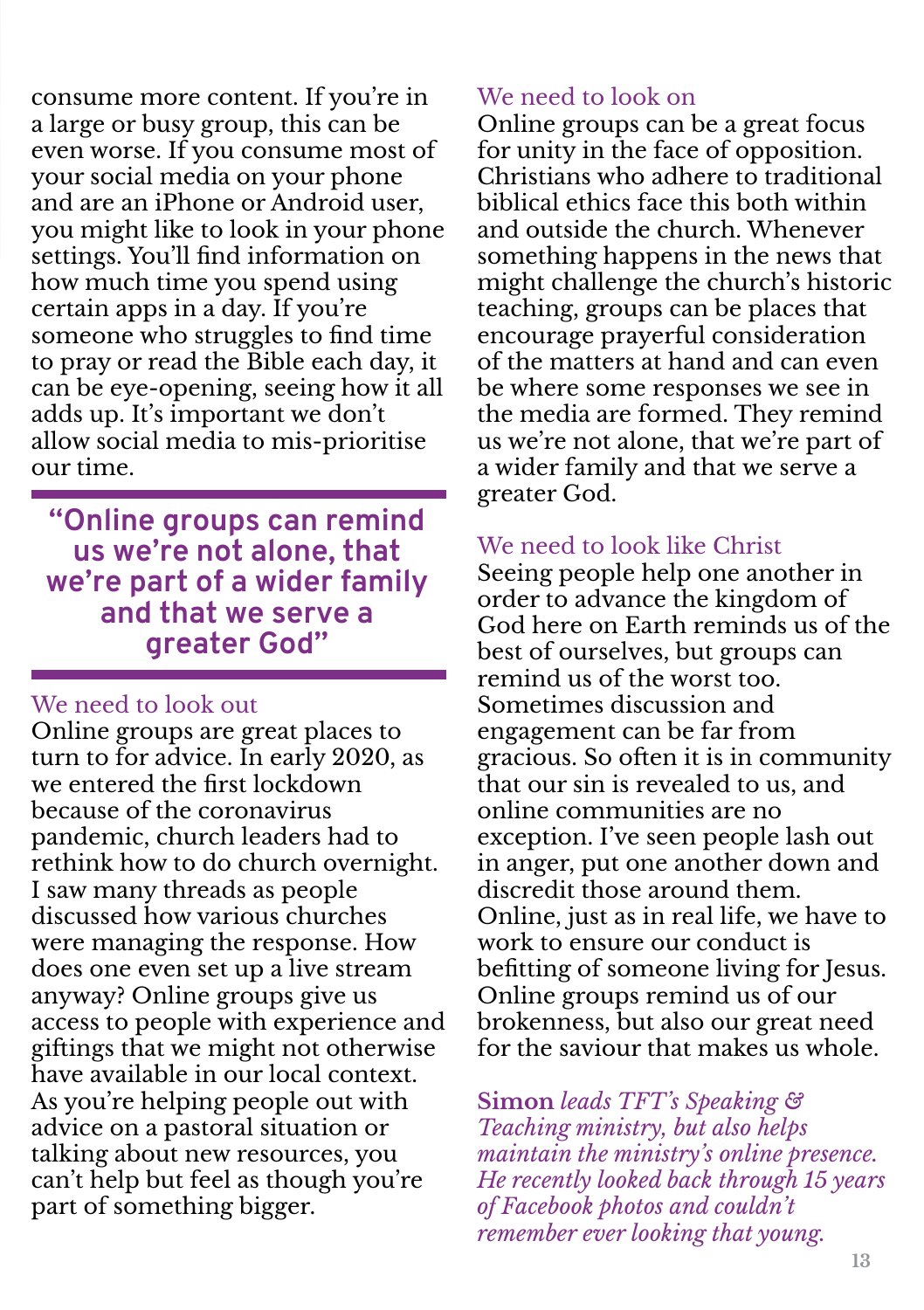

### **Avoiding tech snares**

I his article describes several<br>snares we can fall into when<br>using technology, whilst<br>remembering all the positives it can his article describes several snares we can fall into when using technology, whilst bring into our lives. I'm using the term 'technology' to describe the electronic channels we use to consume media and connect with others. This list includes social media, news channels, TV (broadcast and streamed), Apps and video streaming sites.

Here I have sought to identify six snares, show what the Bible says about them, suggest some practical ways to escape them, and then stay away from them in the longer term. One of the best practical principles I know for changing bad habits long term is to replace them with something better. For example, if I try to give up sweets for a season, I'll probably spend that whole time missing sweets. But if I replace sweets with peanut butter sandwiches (or whatever satisfying healthy snack you prefer!), I am much less likely to gorge myself on Skittles!

Similarly, if we are filling ourselves with Tweets, newsflashes, social media posts and car-chase videos, we need to reflect on what needs we are seeking to satisfy

in ourselves and find a godlier way of satisfying them.

#### Snare #1: Judging others

Do you find it easy to make snap judgements about others on social media? Sometimes this might be judging the person making the post, or maybe they are encouraging you to judge someone in the public eye. It is so common, even amongst Christians, for us to be judgemental about politicians and celebrities that it's easy to forget Jesus' words, "Do not judge or you will be judged" (Matt 7:1). Instead, we are to "bear with one another and forgive whatever grievances you may have against one another" (Col 3:13). They should know us for our grace rather than our judgementalism.

#### *Escaping this snare*

- Avoid/reduce social media altogether or particular elements (e.g. newsfeed)
- Block/hide people on social media who trigger unhelpful judgements in you

#### *Staying away*

- Only post kind or encouraging comments
- Resolve not to respond immediately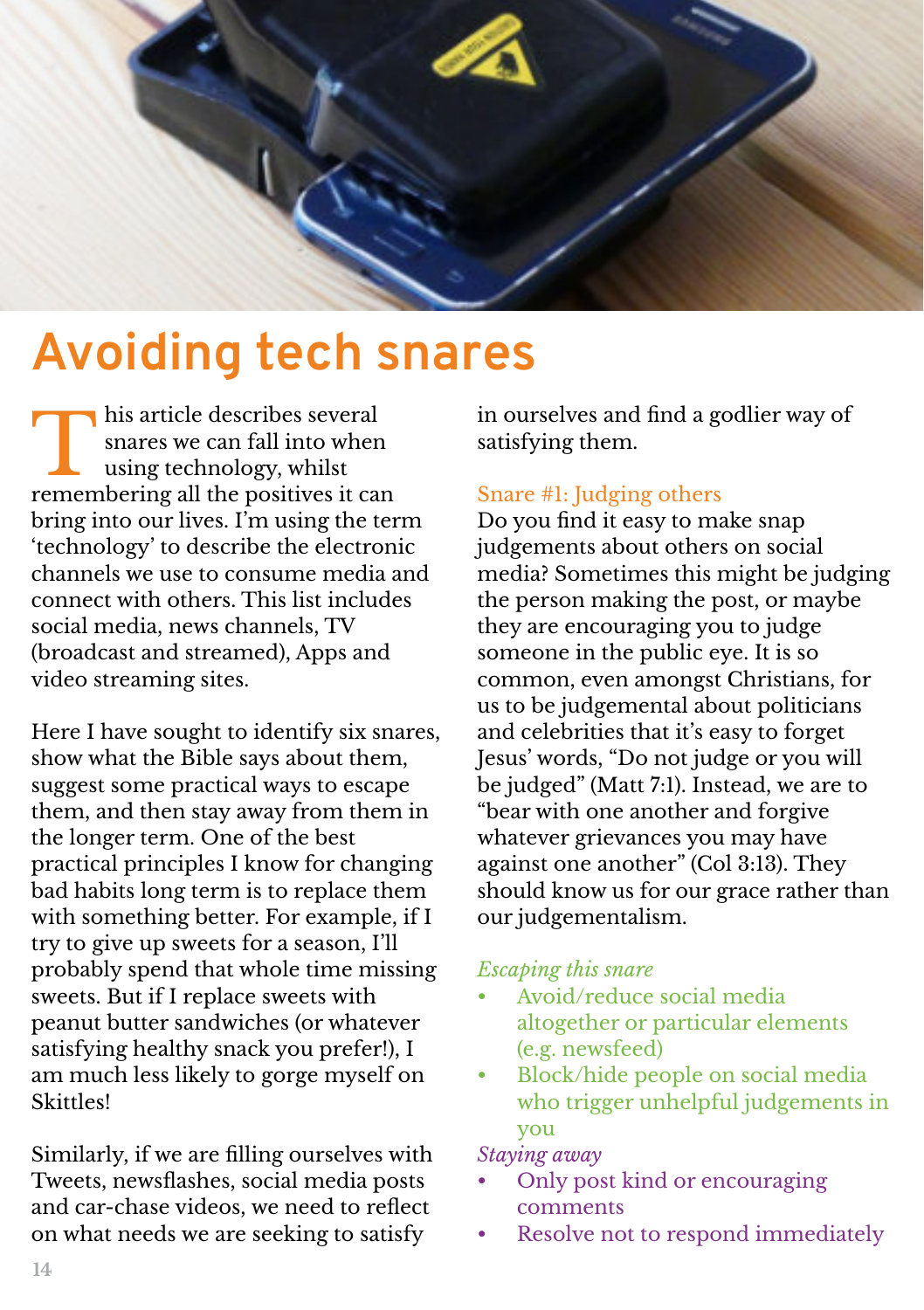to annoying posts

- Aim to follow up in-person rather than online
- Ask God for grace in your heart and mind
- Mute particular subjects or words that are likely to annoy you or lead you to responding negatively

#### Snare #2: Coveting what I lack

Do you look at perfect-looking photos of happy families or idyllic holidays on social media and covet what you do not have? Fear Of Missing Out (FOMO) is a modern malady, but the airbrushed and curated images that seduce us are often shallow and false.

The last of the ten commandments tells us not to covet "anything that belongs to your neighbour" (Exodus 20:17). Instead, "Be content with what you have" (Hebrews 13:5). We might think that contentment with our lot in life is hard to find, but the writer to the Hebrews immediately reveals the secret to true contentment in the same verse, when he reminds us of God's promise in Deuteronomy 31:6 – "Never will I leave you; never will I forsake you." Freedom from covetousness comes through finding satisfaction in the promises and presence of God. The Apostle Paul suggests practical steps for the Thessalonian church to achieve this: "Rejoice always, pray continually, give thanks in all circumstances; for this is God's will for you in Christ Jesus" (1 Thessalonians 5:16-18)

#### *Escaping this snare*

• Avoid/reduce social media altogether or particular elements (e.g. newsfeed)

- Block/hide people on social media who trigger your envy
- Commit to a phone/screen sabbath once per week to help with freedom from FOMO

#### *Staying away*

- Remind yourself that this is the curated image of a person
- Pray for the person and be thankful for what they have
- Get to know the real person, and see their flaws/insecurities etc.
- Recognise your loss, and ask for help with grieving/releasing it
- Give thanks to God for what I have and how God has made me

#### Snare #3: Lusting with my eyes

Do you struggle to keep your eyes away from online material that leads you to lust? It might be something obviously seductive for some, such as pornography or erotic stories. For others, it might be content that is harmless to most people, such as TV adverts or sports footage. Apps such as YouTube do not wait to be invited before enticing us with tempting videos to watch. Jesus calls us to be ruthless with anything that causes us to look at another person lustfully, even calling us to amputate a hand or gouge out an eye that leads us to sin in this way (Matt 5:27-30). But, of course, He really means that we must amputate anything that might lead us to sin. Practical examples of this might be cancelling a TV streaming subscription, removing an app, or even getting rid of your smartphone or broadband access for a season. Instead, we are to displace unhelpful thoughts and images from our minds by thinking about whatever is noble, right, pure, lovely, admirable, excellent or praiseworthy (Philippians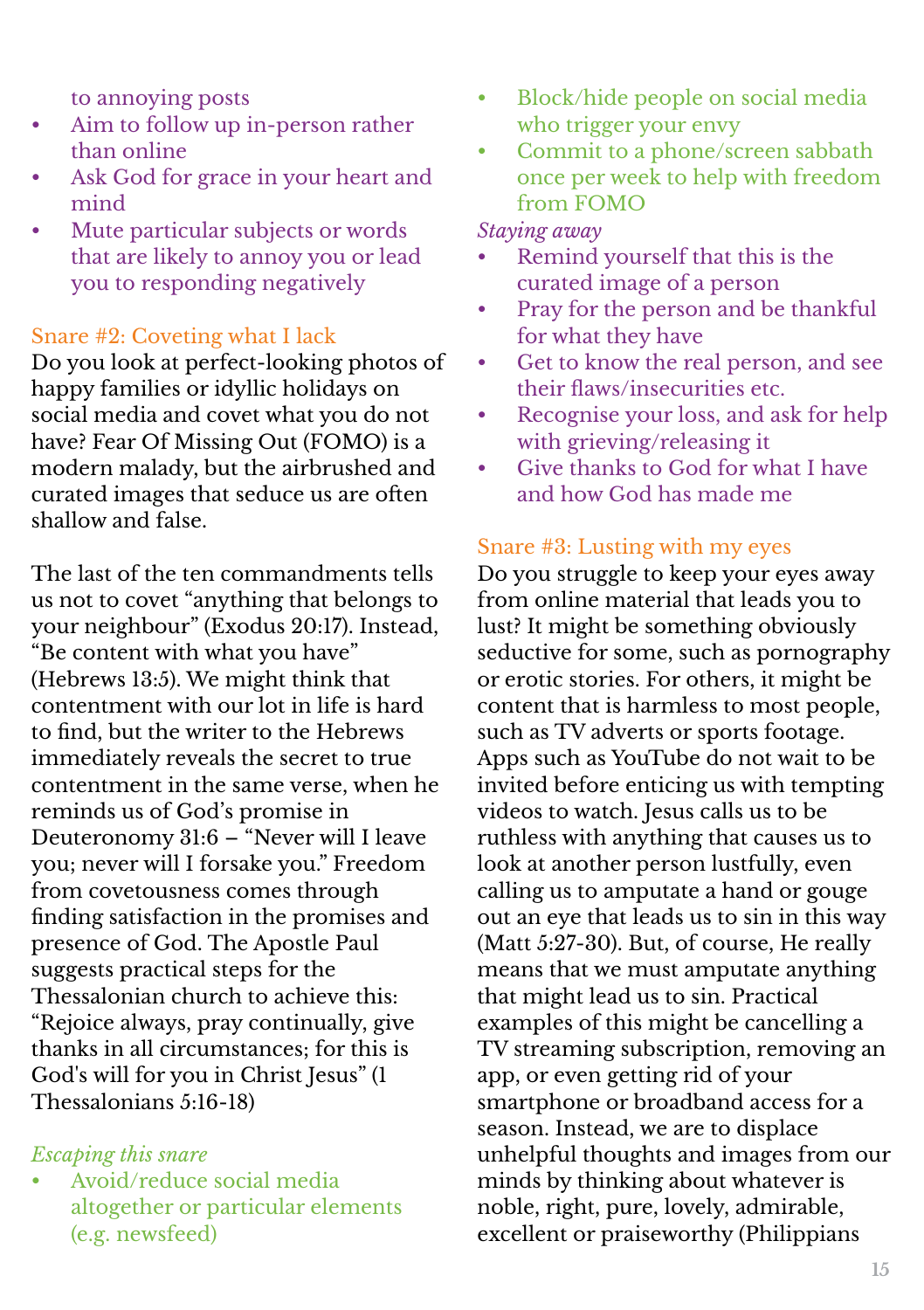4:8-9). You might do this with Bible reading, prayer, conversation with a Christian friend, or choosing to relax with a Christian podcast or worship music.

#### *Escaping this snare*

- Avoid TV/YouTube/websites/ internet altogether or at certain times
- Find better things to do with your time than look at a screen
- Set up internet accountability or filtering software
- Limit tech use to shared rooms where others can see your screen

#### *Staying away*

- Clear your browser/viewing history and cookies after a lapse, so that apps don't prompt you in the future with unhelpful suggestions
- Appreciate the beauty in others to God in prayer
- Listen to radio/podcasts instead of looking at content on a screen

#### Snare #4: Passive consumption

Do you live in an "echo chamber" online where your newsfeeds and social media reinforce your personal viewpoints? When you put your feet up and turn on the TV, does the critical part of your brain turn off? Unfortunately, our online consumption can simply reinforce all our biases and fuel our outrage when we adopt this posture. The Bible tells us to "let no one deceive you with empty words" (Ephesians 5:6). After all, "The simple believe anything, but the prudent give thought to their steps." (Proverbs 14:15). Instead, we are called to keep our minds active, think critically about what we see/hear online, and pray for insight,

as the Apostle Paul does, so that we can "discern what is best" (Philippians 1:10).

#### *Escaping this snare*

- Avoid media/feeds that fuel your bias, anger or outrage
- Pray that God would give you discernment

#### *Staying away*

- Watch a range of media, including ones that challenge you
- Watch and discuss programmes with others
- Use Christian critics to help balance, critique and curate your viewing
- Limit your intake be discerning

#### Snare #5: Time wasting

Do you sometimes go to bed much later than planned, having failed to stop the TV from going on to the next episode and then the next...? Is it hard to stop checking your messages or scrolling endlessly through social media posts? God knows we need refreshment after a day's work, but the Bible calls us to appreciate this life's fleeting nature and know that our lives are "but a breath" (Psalm 39:4-5). It's easy for us to excuse hours of wasted time online because what we are looking at is not sinful. But God calls us to, "be very careful, then, how you live—not as unwise but as wise, making the most of every opportunity" (Eph 5:15-16).

#### *Escaping this snare*

- Avoid binges turn off "Autoplay next episode" on streaming sites
- Set limits (e.g. daily/weekly hour limit; no screen time after 10pm; look at scripture before phone in the morning)
- Pray for self-control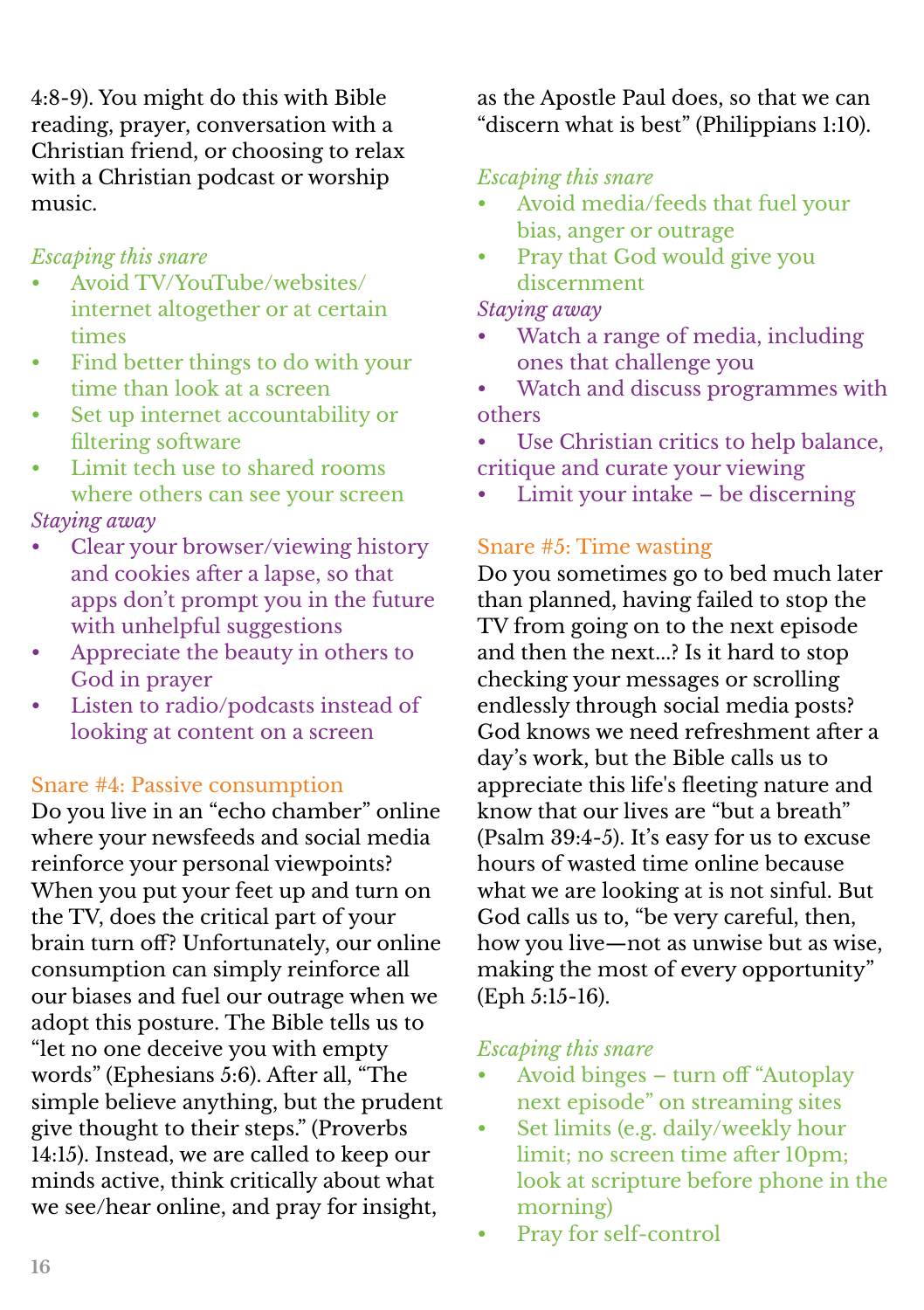- Leave the phone or tablet downstairs at night and, if you wish to read something, look for a 'proper' book! *Staying away*
- Log what you watch and how much time it takes up
- Combine screen time with something wholesome (e.g. washing up!)
- Download a podcast and go for a walk/run
- Get recommendations from godly friends for wholesome material to watch

#### Snare #6: Chasing the 'latest thing'

Do you feel you have to be 'in the know' on the latest Twitter storm? Are you a news junkie, always hungry for updates on the latest political feud? A small minority of people have a valid reason for being plugged in like this. But, for most of us, it merely fuels distraction, destroys our focus, and breeds an unhealthy preoccupation with matters that we are powerless to change. Obsession with novelty is not a new thing! The Bible notes it was a common mindset in metropolitan Greeks at the time of the early church: "All the Athenians and the foreigners who lived there spent their time doing nothing but talking about and listening to the latest ideas" (Acts 17:21). Instead of attuning ourselves to every latest twist and turn ("there is nothing new under the sun" Ecclesiastes 1:9-10), we need to search for the old treasures about God that we will only find when we seek God wholeheartedly ( Jeremiah 29:13), and recognise that we are not going to "grasp how wide and long and high and deep is the love of Christ" (Eph 3:18), and other profound riches via a Tweet or a

#### newsflash!

#### *Escaping this snare*

- Recognise that there is "nothing new under the sun"
- Reduce the frequency of your news intake
- Turn off push notifications on your device

#### *Staying away*

- Find a recommended book, podcast or video about the wonders of God
- Learn something that is new to you, but not necessarily the latest fad

#### In conclusion

I hope that describing these six snares has helped you identify a few habits to change in your use of technology. I would encourage you to note what you intend to change and hold yourself to account with a friend. Often, we fall into these snares because we don't really know what we are looking for. We might turn on our device because we feel an emotional pull and are hoping for a boost. You may find it helpful to talk this article over with a Christian friend, small group, or therapist to better understand what drives you to seek fulfilment in an app, website, or box set. May each of us be able to say, like the Psalmist, that,

*"We have escaped like a bird from the fowler's snare; the snare has been broken, and we have escaped. Our help is in the name of the Lord, the Maker of heaven and earth."- Psalm 124:7-8*

**Stuart** *originally presented the material in this article in the "Apps, Macs and Tech Traps" seminar at the 2021 TFT National Conference.*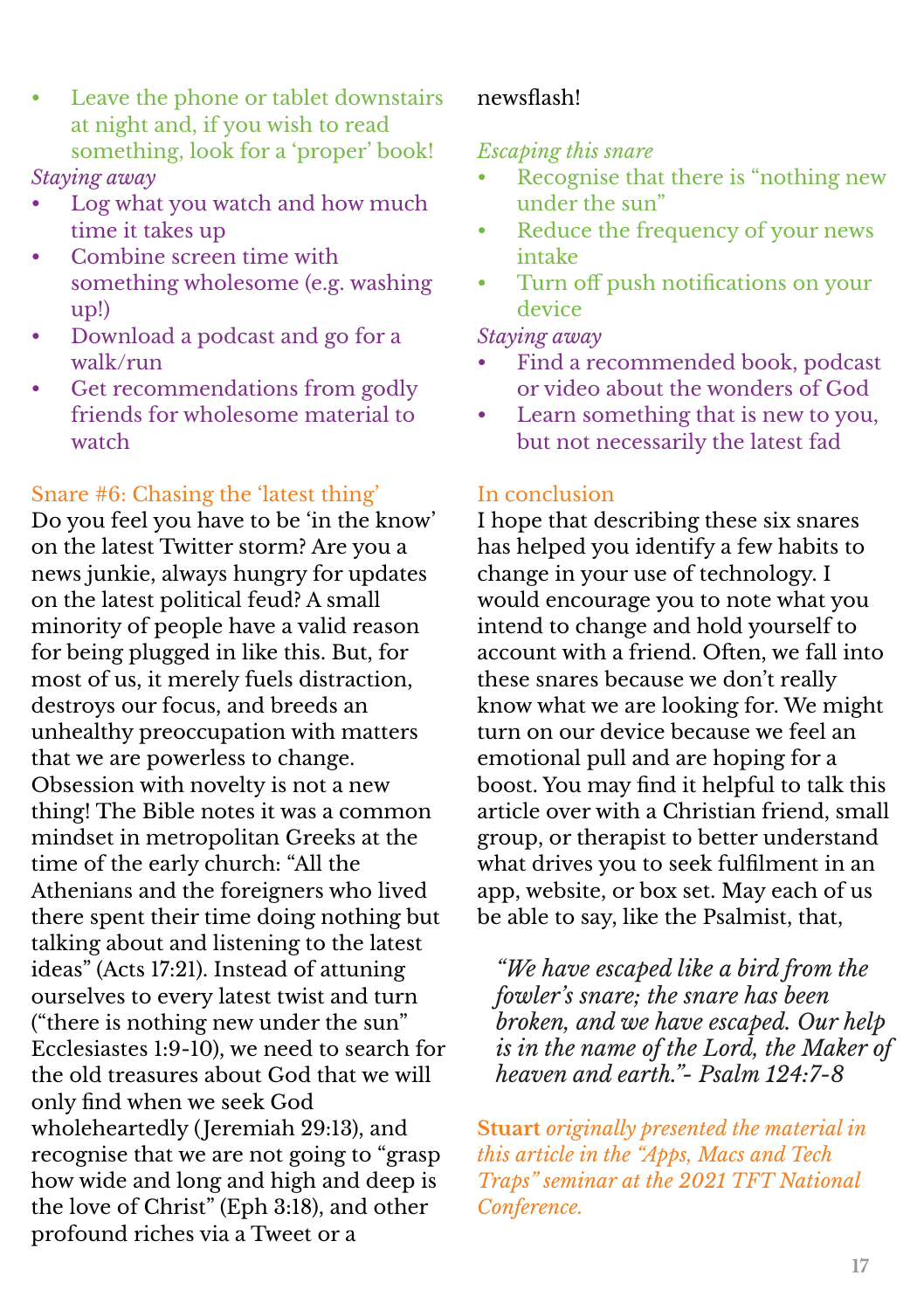

### **My retreat from technology**

example of the best things I ever<br>did to nurture my<br>relationship with God was t<br>attend a four-day silent retreat. Let ne of the best things I ever did to nurture my relationship with God was to me explain.

I signed up for a retreat with Chemin Neuf (meaning "New Way"), a stream of the Catholic Charismatic tradition. The retreat was to be held at Sclerder Abbey in Looe, Cornwall. The four other retreatants and I were hosted by Father Sebastian and Sisters Laure and Jacqueline, wonderful people of the Lord. On the first evening we had dinner together (talking permitted) and looked forward to the four days where we would observe silence for much of the time. We also took a break from online technology.

The daily pattern started in the morning with a short period of prayer and worship led by our hosts in the chapel. Then we had breakfast in silence, where we learnt to anticipate others' needs, such as passing over the milk or sugar without mentioning a word. We devised a system of nods and signals!

Mid-morning, we had a teaching session led by our hosts. This involved them speaking to us and we could ask questions and engage in discussion. From there we left in silence and then spent some time in solitude practising the Daily Examen.

Over lunch, we didn't enter conversation. However, we took it in turns to read Mother Teresa's autobiography out loud. What an impressive life of service she led! During the afternoons, there was time for prayer and the opportunity to volunteer in the Abbey's grounds. We also had a one-to-one spiritual direction session, and I met with Father Seb. Obviously, this involved conversation! Over the four sessions, we covered a great deal, and I was able to be very open about my life story. Father Seb was a skilled listener; he had some tremendous insights and I found the times we had together to be a significant support. It gave me thoughts about my future direction in life.

Before dinner, we had another time of prayer and worship. Over dinner,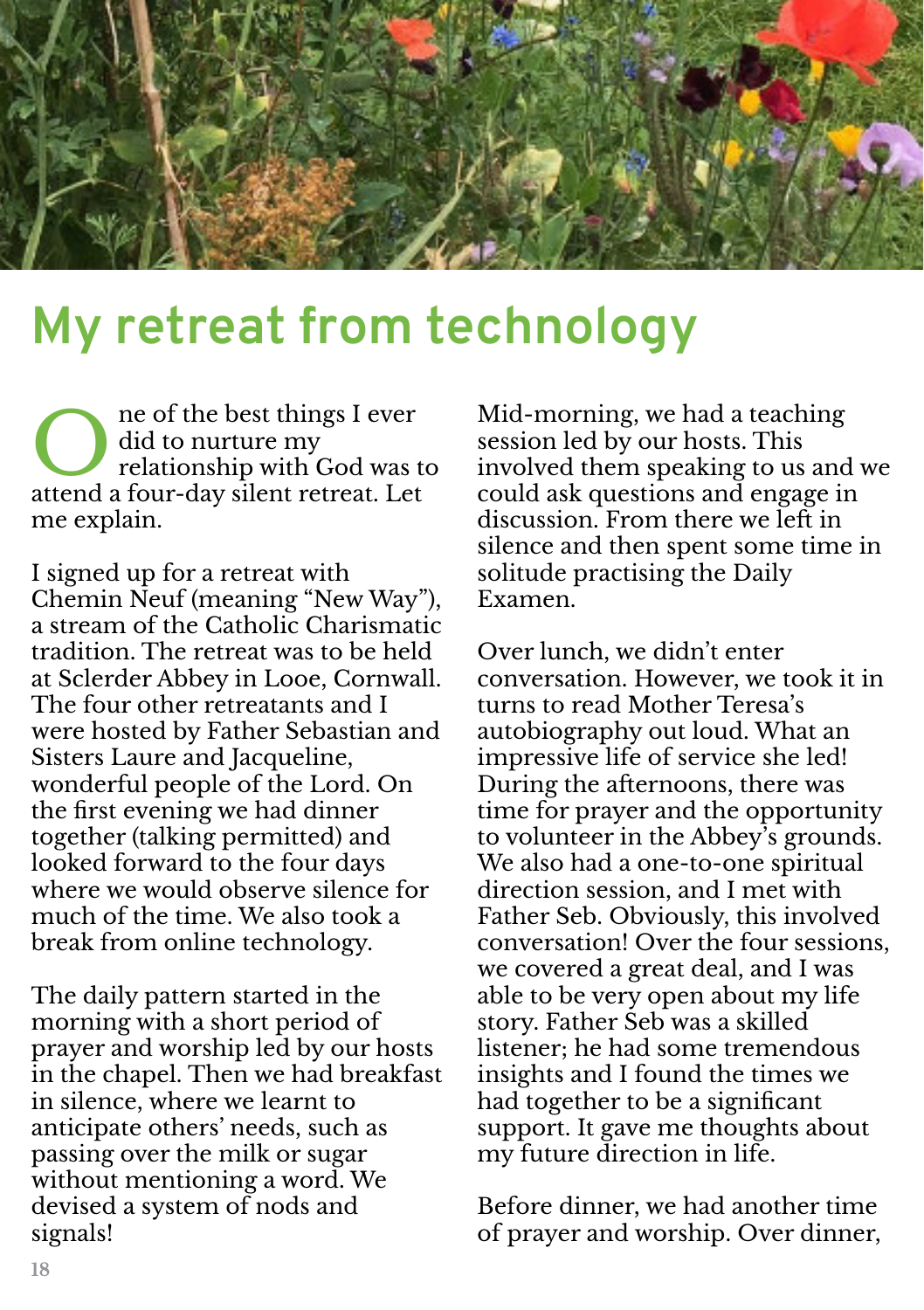we continued our pattern of listening to Mother Teresa's autobiography. During the evenings, we sat together in the lounge and read. The daily pattern continued until the final evening when we chatted over dinner together and discussed the things we had learned from the retreat.

For me, it was a great way to draw closer to the Lord and hear His voice. As you will appreciate, we were not in silence all the time, but the usual small talk of daily life didn't take place, nor access to technology, and it gave God space to speak. We also developed a better awareness of others. As a celibate person living alone, I really appreciated the company, even in the silence. I didn't miss using my phone since my focus was elsewhere.

It was a memorable few days and I would definitely do another silent retreat.

**Tim** *planted a small wildflower meadow last summer and loved observing the bees bobbing from flower to flower.*

### **The Daily Examen**

The Daily Examen is a<br>technique of prayerful<br>reflection on the events of<br>the day in order to detect God's he Daily Examen is a technique of prayerful reflection on the events of presence and discern his direction for us. The Examen is an ancient practice in the Church that can help us see God's hand at work throughout our entire experience.

This is a version of the five-step Daily Examen that St. Ignatius practised:

- 1. Become aware of God's presence.
- 2. Review the day with gratitude.
- 3. Pay attention to your emotions.
- 4. Choose one feature of the day and pray about it.
- 5. Look towards tomorrow.

### **How can we serve your Church?**

*Can we help your church think through the pastoral implications of the orthodox teaching on sexual ethics? Perhaps you'd like to feel better equipped to welcome LGBT+/SSA people into your church? TFT speakers are available to assist on these and other topics related to sexuality and gender. For more information on how we might be able to serve visit:*

*truefreedomtrust.co.uk/speaking Or call 0151 653 0773 for an informal chat*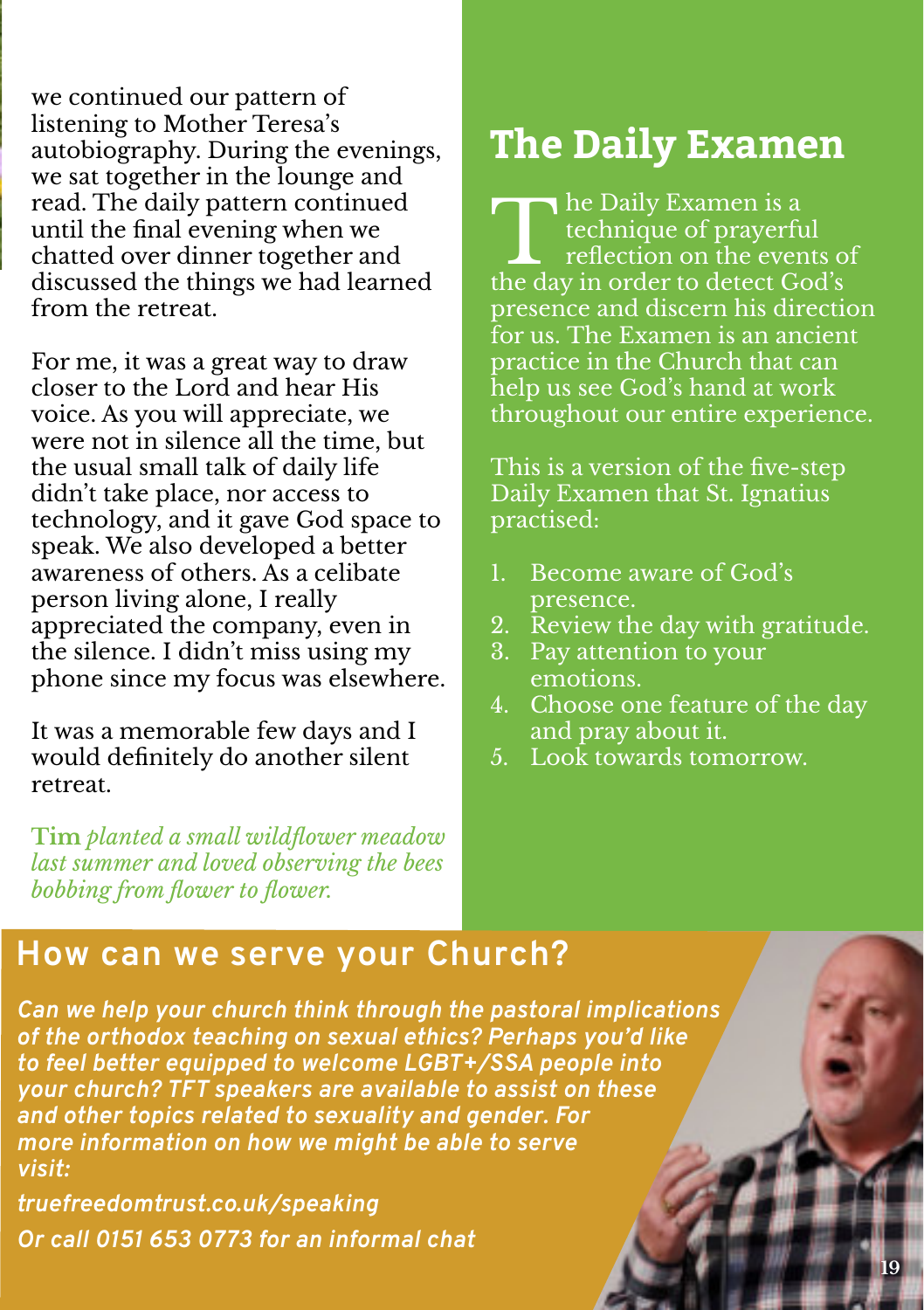

### **God's love blew gently upon me**

was born a good number of<br>decades ago in Surrey. In those<br>days, new mothers spent at least was born a good number of decades ago in Surrey. In those a couple of weeks in hospital rather than being sent home at the earliest opportunity. My mother didn't have enough milk for me and, before each feed, she had to weigh me, try to breastfeed me, then weigh me again and make up what was lacking with formula milk, which was a somewhat disruptive start in life for me! She swapped to just using a bottle when we got home. Physical nutrition was considered much more important than emotional nutrition in hospitals then.

When I was getting on for 4, they rushed my mother into hospital with acute appendicitis in the middle of the night. One of my grandmothers was drafted in to look after my baby sister and myself so that my father could continue going to work. I gather Nanna was very taken with my sister and cooed all over her, while I was emotionally shoved to one side. Mum said that when she finally got home, after having been in a convalescent home following

her operation, I had changed and was very different in my behaviour, especially towards her.

When I was 5, I remember really enjoying wrestling with the boy up the road and, from then on, I wore trousers and boys' jumpers etc. as often as I could. By the age of seven, I was a real tomboy. I really wanted to be a boy, although I don't ever remember thinking that I actually was one. I even tried going to the loo standing up but rapidly gave up that practice! When puberty hit me, I realised I was going to have to be a girl, and I rejected my tomboy side.

#### Teenage crushes

I had teenage crushes on boys at school, though I only got asked out by the unhandsome, unpopular ones! I went out with a boy in the sixth form from another school but remembered going to the cinema and seeing very little of the film because of being snogged the whole time. I also remember feeling very bored during the snogging. However, a new girl, Jill, joined my school in the  $6<sup>th</sup>$  form, and we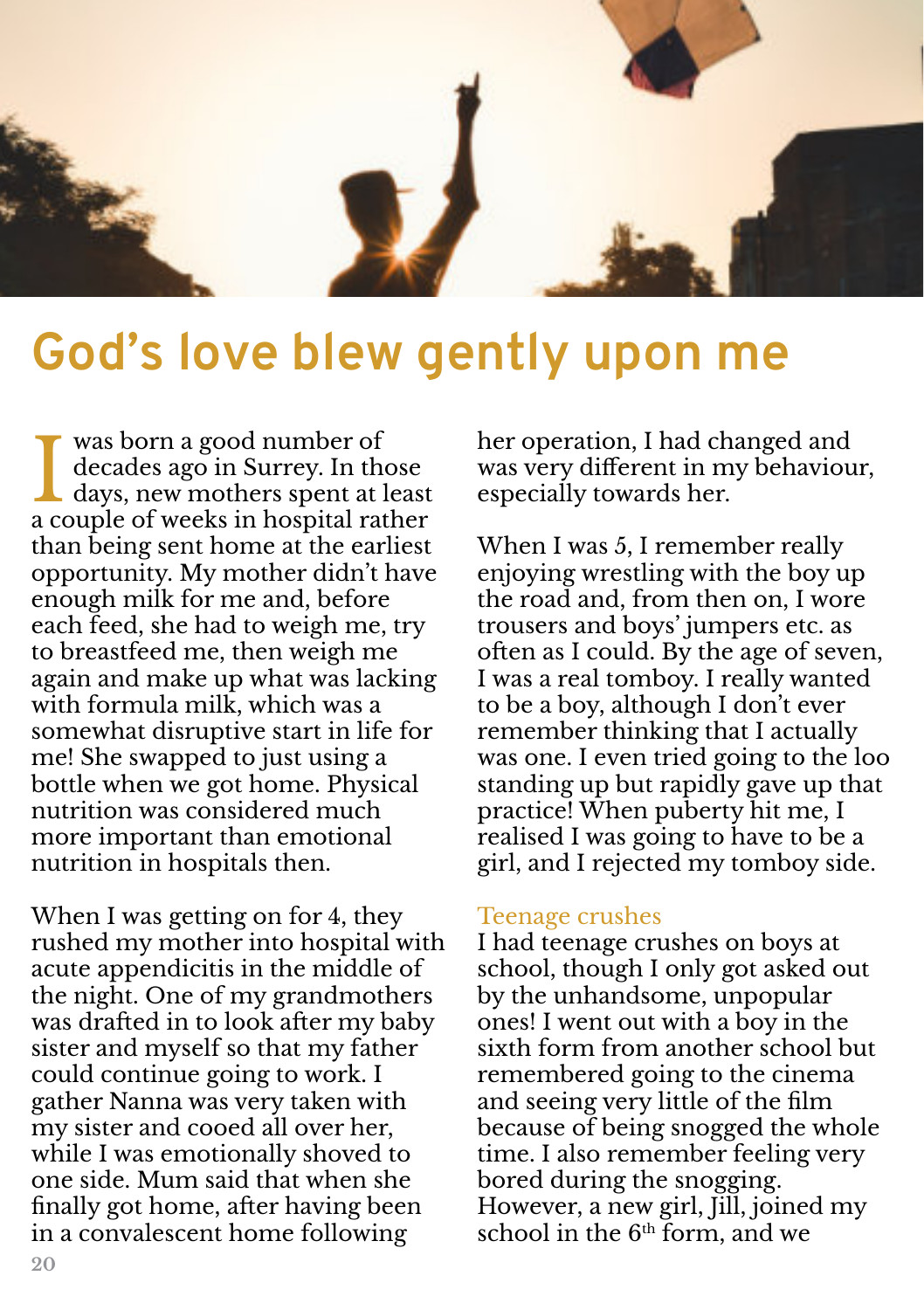quickly got pretty close. Looking back, I can see now that I was in love with her and was also totally emotionally dependent on her, although I didn't recognise either. There was one time when we'd gone on a residential language course together and shared a bedroom. I was upset about something, and she held my hand across the divide between our two beds. And I remember feeling strongly, and with some shame, that I wanted something more to happen at that moment, but it didn't. We went to sleep eventually, and I never told her of my feelings for her, although we were best friends.

**"When puberty hit me, I realised I was going to have to be a girl, and I rejected my tomboy side"**

Slightly earlier, when I was 16, I went to a service at what was probably a Brethren chapel, and I responded to an old-fashioned altar call to give my life to the Lord. After moving from Surrey, my family essentially stopped going to church, as the Anglican one in their town was pretty high and pretty dull. But someone must have invited me along to that service, and I opened myself up to the Lord and prayed the prayer. Then I was given a magazine that gave me the rather unhelpful message that I couldn't go to parties and discos now that I'd become a Christian. This, understandably, made me slam the

door in the Lord's face. However, He had heard my prayer of commitment and wouldn't leave me. I called myself an atheist, but actually had arguments with Him. I was aware of His presence, but wasn't comfortable with it then.

#### Early steps of faith

In 1973, I went to University and found myself in the annexe of a girls' residence hall, living alongside some keen Christian Union (CU) types. They soon got to work on me despite, or perhaps because of, me frequently getting drunk, smoking and going out with lots of boys! On November 4<sup>th</sup> that first year, I was on my own and again prayed a prayer of commitment, but nothing seemed to happen. However, the next day, I told Amanda, one of the CU types, about it. At that split second, I felt the Holy Spirit flood through me and wash me clean, and I shook for several hours afterwards. I joined the evangelical Anglican church in the city and started going along to CU meetings myself. I was aware of the feelings that I had had towards my friend Jill and went to my vicar for prayer. He was the kind of guy who didn't get shocked by anything, and he laid hands on me and prayed for my healing. The Lord put a large, metaphorical sticking-plaster over my feelings of same-sex attraction, and it went underground for a long while. Towards the end of my first year, I even got engaged to a guy called Mark.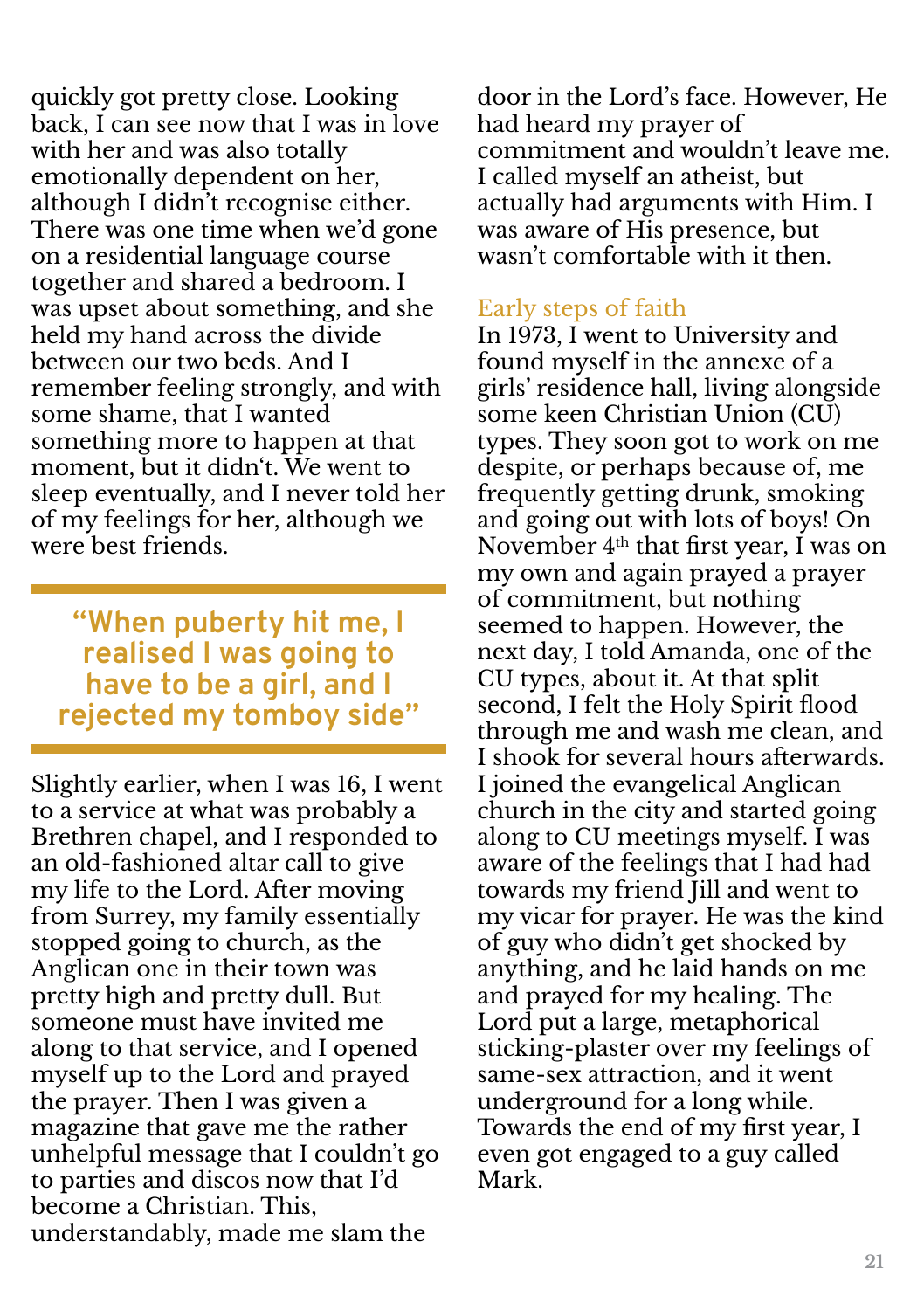Not too long after truly becoming a Christian, the Lord asked me to forgive my father. I did not want to do this as I hated him because he was always moaning at me, disapproving of everything about me and blaming me for everything. There was also something 'creepy' about him, as my sister described last year when we met up. He was physically too affectionate, sometimes inappropriately. And this, coupled with the fact that my mother wasn't physically affectionate, had an adverse effect on me. Anyway, the Lord backed me into a corner, and I eventually forgave my father and released him from everything which, of course, released me too. We never talked about it but, because my attitude towards him changed, his attitude towards me changed too.

**"The Lord put a large, metaphorical stickingplaster over my attractions to the same sex, and they went underground for a long while "**

#### Growing and healing

**22** Another type of release and healing occurred after being a Christian for about 18 months. In those days, the 70's, people talked about 'Baptism in the Holy Spirit' and speaking in tongues and so on. I decided I wanted in on this, so I pestered the Lord for several weeks until, eventually, the Lord answered my prayer. What I hadn't expected was

feeling the Holy Spirit, who was, of course, already inside me, expand within me. I'm a very visual person, and I saw an image of an upper storey in a house, which was me, an upper storey that I didn't know existed. Then the Lord opened the doors to rooms that I didn't know were there and flung wide open the windows! A lot changed in me then, I felt protected spiritually, which I hadn't done much before, and a striking difference was that my body started responding physically to my fiancé Mark, although we weren't actually sleeping together. I thought, "Wow!" when I realised what I'd been missing! However, we drifted apart and broke up after my 3rd year abroad. Where was my same-sex attractions in all this? Well, it was manifesting itself in that I sometimes had crushes on my friends who were girls, though I was never aware of any physical attraction, and it stayed pretty well underground, biding its time.

After I graduated in 1977, I did a PostGradCertEd at what turned out to be a small Catholic college. I hadn't realised it was Catholic until I went down for an interview and saw the statues of Mary in the garden! In the CU culture I was raised as a young Christian, we saw Roman Catholicism as almost heretical, so going there was quite a shock to my system. As there was no CU in the college, I started going to meetings run by a para-church organisation that specialised in evangelism, follow-up, Bible Study and Scripture memorisation, all of which were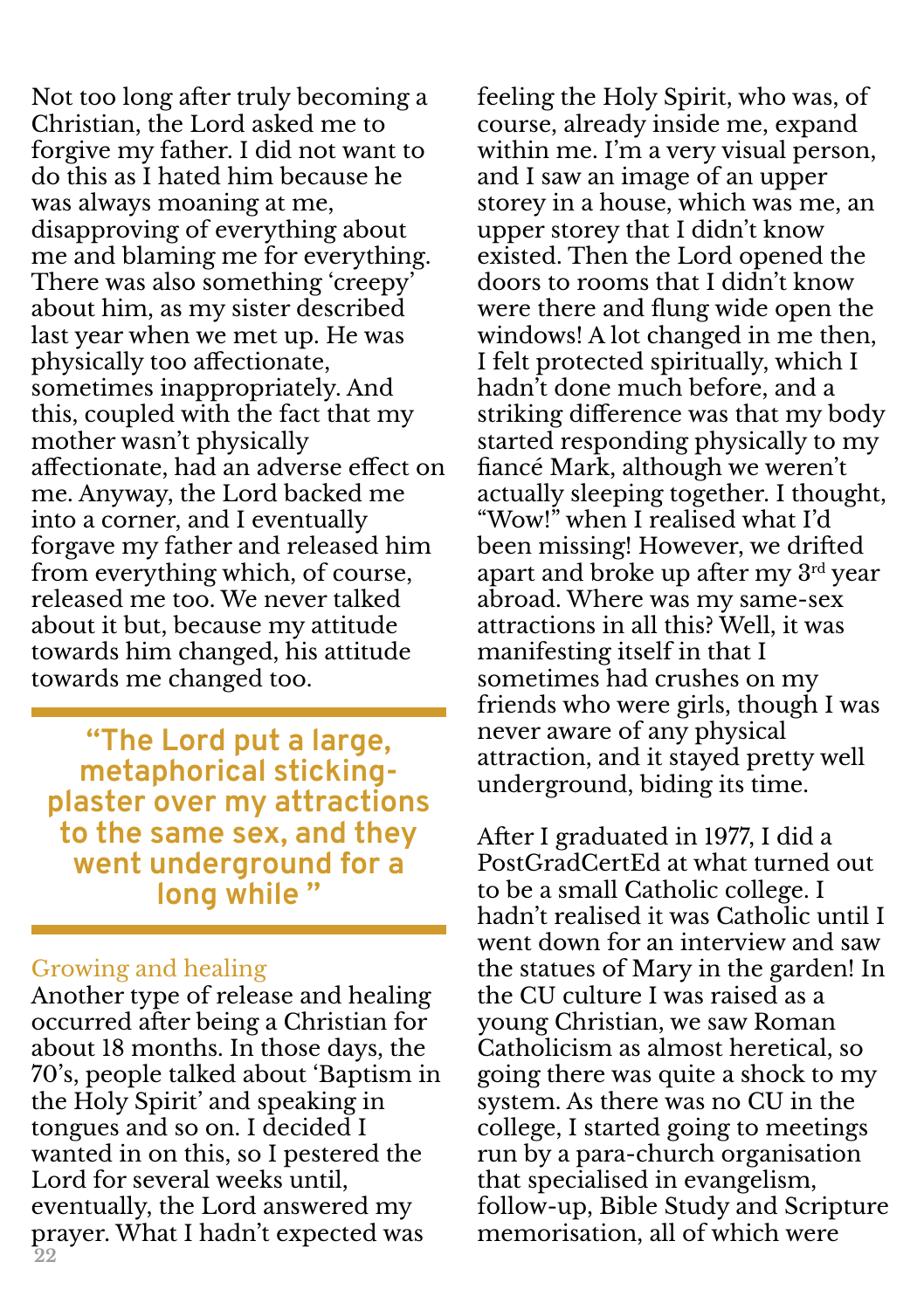very helpful and foundational for me, even though I was rebellious at times. I also joined in some prayer times at college, which were organised by one of the students. These were some quiet, meditative times of prayer. They also persuaded me to go to a retreat over the New Year, at which someone mentioned a way of praying that I have found life-changing. In a nutshell, it comprises taking a section of narrative from one of the Gospels, imagining the scene and putting yourself in it, either as yourself or taking the role of someone in the scene. You could even imagine watching it like a film. That was all I was told, but it has made a huge difference ever since, both to my prayer life and to my relationship with the Lord.

After college, I moved to London and taught in a middle school for 3 years. I hated it but gave it my best shot. During this time, I went out with a guy from the church, but also had a bit of a crush on a girl from the same church. I really admired her self-confidence, especially since my own had taken a severe bashing from not doing well at teaching.

#### Ongoing struggles

After giving up teaching, I moved to Surrey as I'd got a job working in the UK office of a Christian charity, in their finance department, which handled the staff's gift income. I also got involved in an outreach ministry in London, which was where I met my husband. When we were engaged, I told him about my

previous/lurking same-sex attractions, though he wasn't particularly interested in hearing about it, which suited me as I didn't particularly want to talk about it! We got married not too long afterwards and had three children. In those years, I just had the occasional crush on women I admired, not helped by life sometimes being difficult.

**"My husband wasn't particularly interested in my same-sex attractions, which suited me! "**

Then sometime in my 40s, I started noticing an acute inner pain, and I eventually asked our vicar's wife, who has a gift of healing, to pray for me. In my mind's eye, I saw what looked like an old submarine that had a rusty metal panel with corroded screws holding it down. The screws were loosened, and the panel came up and down. Below, I saw what looked like a furnace burning. I knew immediately that this was another picture of my inner state, and I soon learnt that the Lord was removing the metaphorical sticking plaster over my same-sex feelings that He'd put on when my first vicar prayed for me. I was also going to see a spiritual director and taking part in a long retreat in daily life, partly using the type of meditative, imaginative prayer that I mentioned earlier, which was very healing. Also, at about the same time (I forget the exact order of events), my lovely neighbour across the road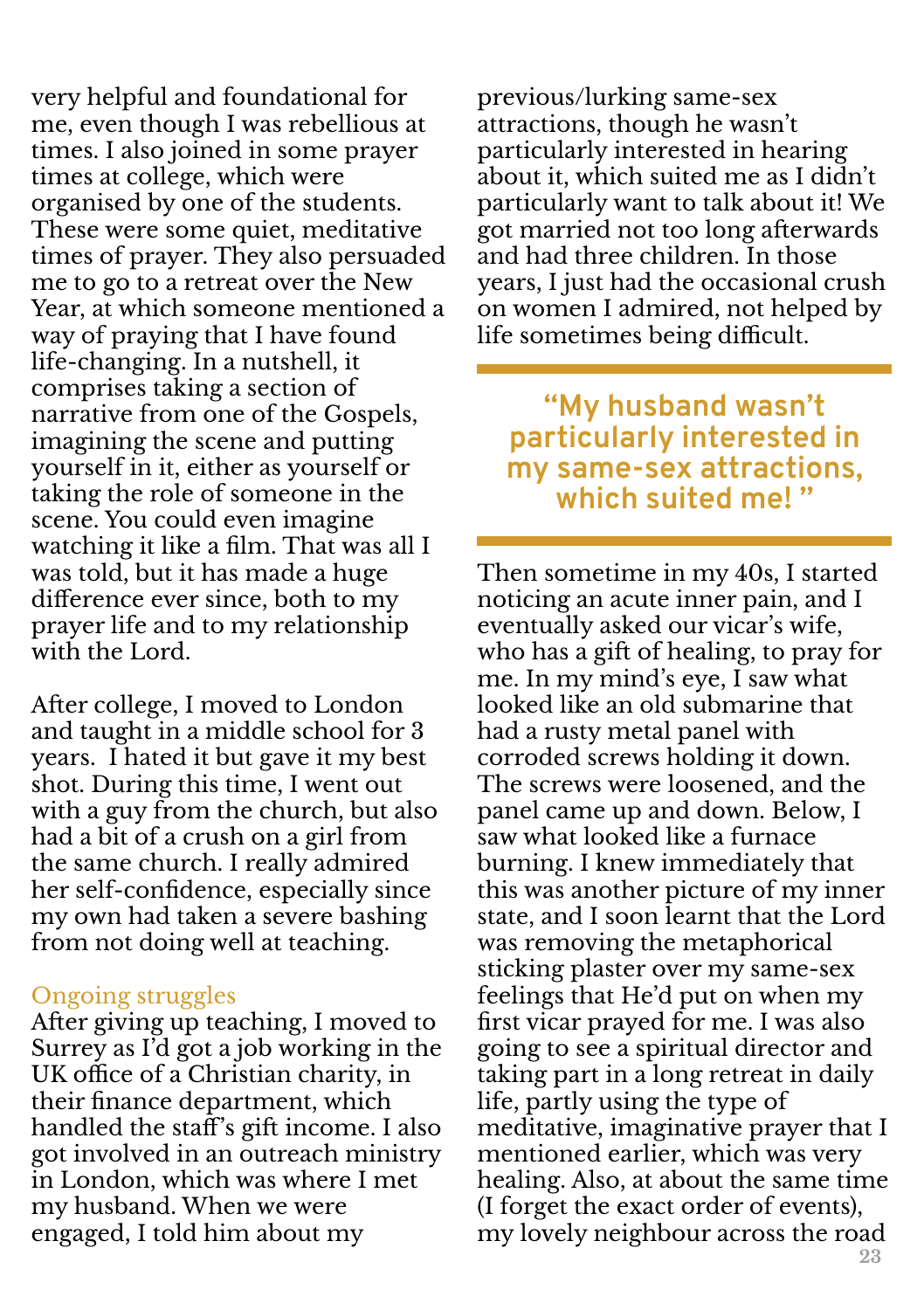was training in massage therapy and was looking for guinea pigs to practise on. Rather naively, I agreed to it and promptly fell in love with her, including feeling a lot of physical attraction, though I never told her about this, or anyone else.

#### Support from TFT

I contacted TFT and corresponded with the founder Martin Hallett, by actual snail mail, which I found helpful. Another valuable thing was seeing a counsellor weekly for about 4 years; she provided a safe, though painful, place for my same-sex attractions to come out. In the 20+ years since then, I have had other forms of counselling and lots of prayer, all of which have contributed to what feels like a great deal of healing. These days, I don't feel any same-sex feelings for a while, then something happens, or I see someone that makes me realise I mustn't get complacent or let my guard down.

Two prayer sessions stand out in particular; one was when Jennifer Rees Larcombe, a popular women's speaker with a gift of healing, prayed for me in the 10 minutes during the lunch break of a woman's day. Straight after that, the Lord gave me a kind of brief, interactive vision that showed that He knew and understood my deep inner needs. The other time was when I was at a healing meeting held by a local church. I went forward for prayer for a virus that had been lingering for a long time, but when they laid hands on me, I realised that what I really

wanted was the Lord's healing for those deep inner needs. The Lord answered then in part, and still continues to answer that prayer.

I stopped getting crushes on women during this time but found that I missed them a bit as they had added something to my life!

So, that is something of my journey so far, a journey that is still ongoing. In summary, I guess the things that have helped me most with my samesex feelings have been counselling, prayer-ministry and my relationship with the Lord, aided by contemplative, meditative prayer, which has been an ongoing help.

When I was on an extended silent retreat several years ago, I heard the Lord say that He loved me, then the wind blew gently, and He said, 'Every time the wind blows, remember that I love you.' A wonderful aide-mémoire from the Infinite One for His infinite love.

**Ann** *is married with 3 children and one granddaughter. She has been a TFT member since the last millennium. Her hobbies include painting and watching Star Trek movies, series and offshoots.*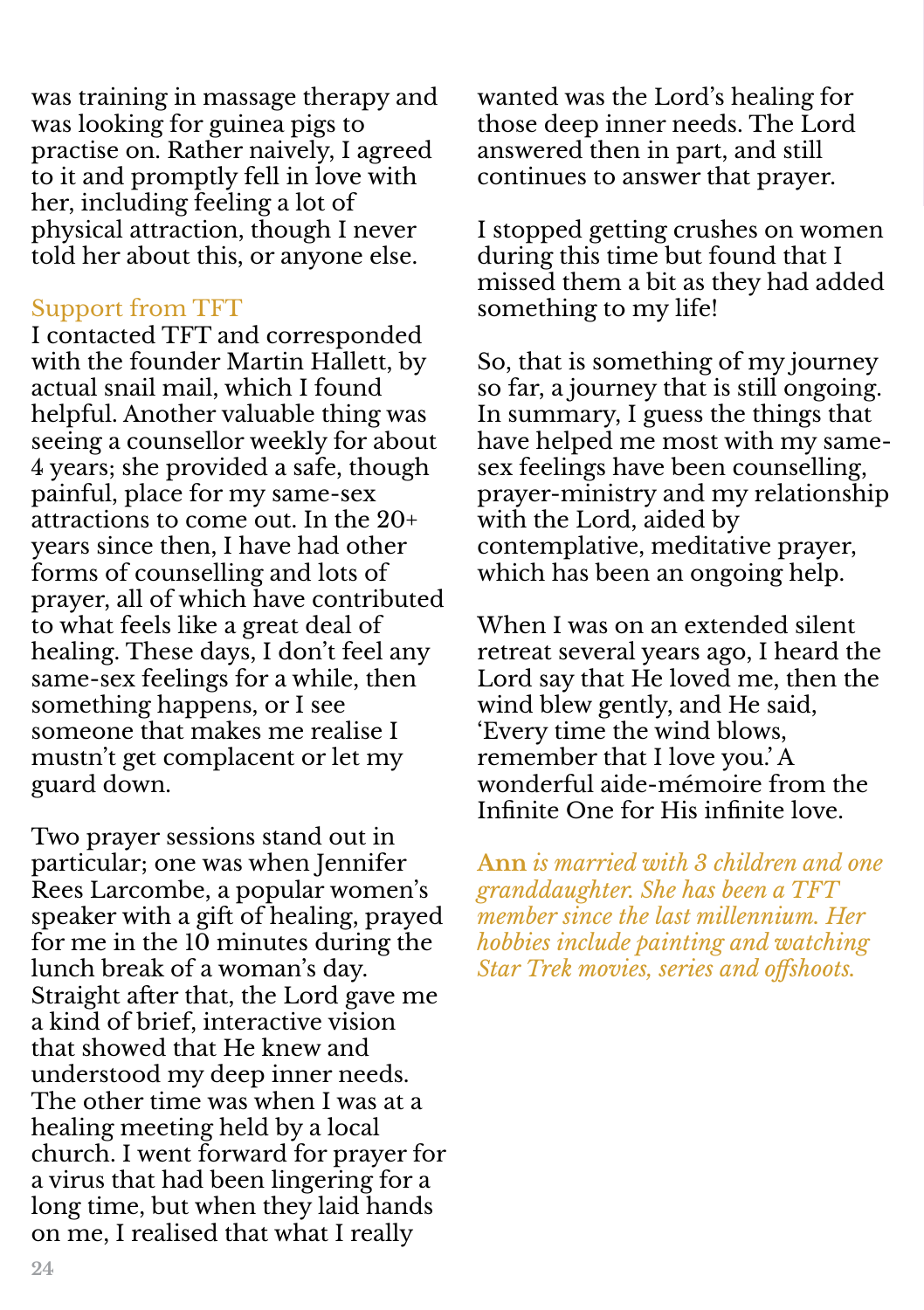

## **Online groups offered by TFT**

FT currently has two hidd<br>Facebook Groups – Men of<br>Faith and Women of Ligh<br>They provide forums to network FT currently has two hidden Facebook Groups – **Men of Faith** and **Women of Light**. with other same-sex attracted strugglers, share experiences, offer support and prayer and recommend resources etc. We are always open to more members of TFT who would enjoy some lively posting to help achieve these ends.

Before COVID struck us, we had already ventured a little into online technology using Skype for a Barnabas (same-sex attracted support) Group for those beyond the reach of our score of local groups around the country. During the early lockdowns, we ran several short-term Barnabas Groups, of course, using the amazing Zoom*.* Almost all of our local groups kept up their important contact and support during those times by using Zoom – and this also allowed for more people to join, including from overseas. This meant that, by the time in-person meeting was possible again, we had many people wanting to continue to meet by Zoom. To cater for this demand, we now have two entirely online groups for women, two for men and two mixed sex. These groups typically meet for 60-90 minutes, focus on personal

sharing and praying for one another, and often also discuss relevant aspects of same-sex feelings or study an appropriate book, chapter by chapter. More recently, we have been running two online *Women's Book Clubs* which focuses specifically on the in-depth study of a book.

As our more specialist groups have developed in the last couple of years, we have found great value in using WhatsApp to keep in touch, share experiences, prayer needs, etc. Hence, we now have a group for *Married Men*, a group for *Wives* and a group for *Parents*. As they find the benefits of networking in this way, these groups then develop further and meet by Zoom somewhere between every month and every three months. Ruth (Women's worker) and I take responsibility and run many of these groups, but we are grateful to many of our *Voluntary Workers* who have also stepped up to help with this growing need.

You have to be a TFT member in order to join any of these groups; I am always happy to hear from you if you would like to receive more information or find out how to join any of these groups.

#### **By Paul**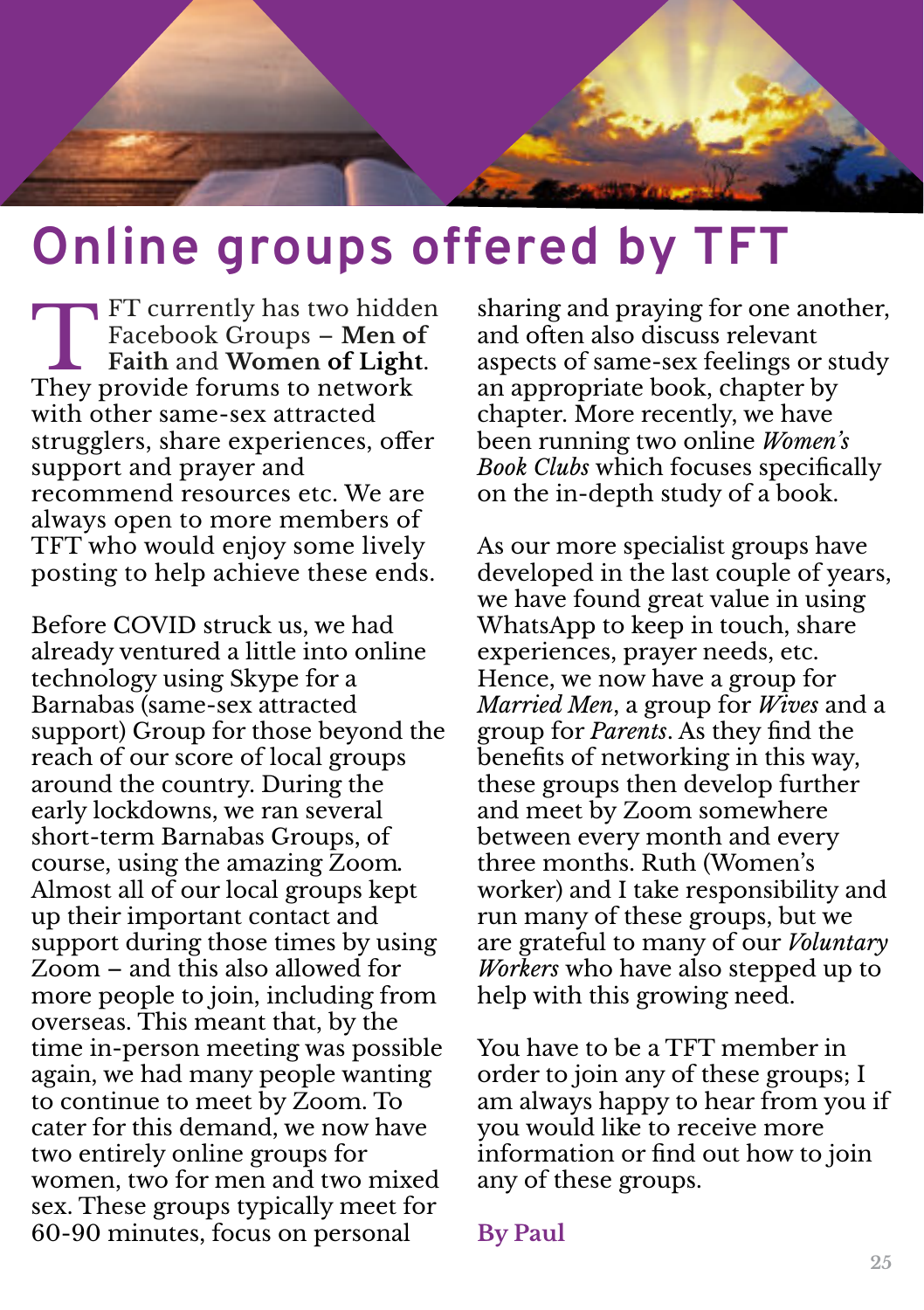

## **Book Review**

*"The Common Rule"* by Justin Whitmel Earley £11.99 paperback, £8.49 ebook. 208 pages. (IVP, 2019)

W ho sets our agenda, God of<br>the challenging and timely<br>question that Justin Whitmel Earley ho sets our agenda, God or our smartphone? This is the challenging and timely asks in his book, 'The Common Rule' tagged as a program of habits designed to form us in the love of God and neighbour. Earley writes the book as a response to the endless business of modern life and to fight back against the dominance of technology that seems to be allencompassing in this day and age. He argues that our schedules rub off on our hearts, driving us far from God and the people we love; essentially, it is a call to change our way of living and fight back if we wish to honour God and build His Kingdom. The book starts with Earley's personal story and then describes the daily practices, such as kneeling in prayer and looking at your Bible before your phone. The weekly practices follow this, such as observing the Sabbath, fasting and having an hour-long conversation with a friend.

I should say straight away that I have found reading this book to be incredibly exciting, both to read but also to try out! It was refreshing to read the book and come across habits and practices which are simple and don't induce guilt. Earley writes clearly and with creative vibrancy. I loved reading his

description of prayer, and his thoughts on hospitality have given me much food for thought (pun intended, I'm not sorry!). His description of his marriage and mental health are told with honesty and authenticity, a challenge to those of us who are easily jealous of our heterosexual married friends. Earley roots his habits in scripture and takes time to explain how they fit within the biblical narrative. I was pleased to read that these habits are about love and not legalism, and his argument of finding freedom in limits, using Jesus' life, death and resurrection as an example, definitely rang true to me, as did his challenging words on how our sense of worth often hangs on performance and not on faith. In many ways, this sums up the book's essence - choosing Jesus through these simple habits and rooting our identity in Him rather than in the agenda our technology and media can sometimes give us. I also wanted to give special credit to his chapter on friendship, a subject that Earley clearly holds in high esteem. To find a writer who will advocate for the importance of friends in a marriageobsessed Christian culture is deeply gratifying and refreshing. Despite the simple nature of the habits, Earley is not afraid to lay down some challenges. Some of us may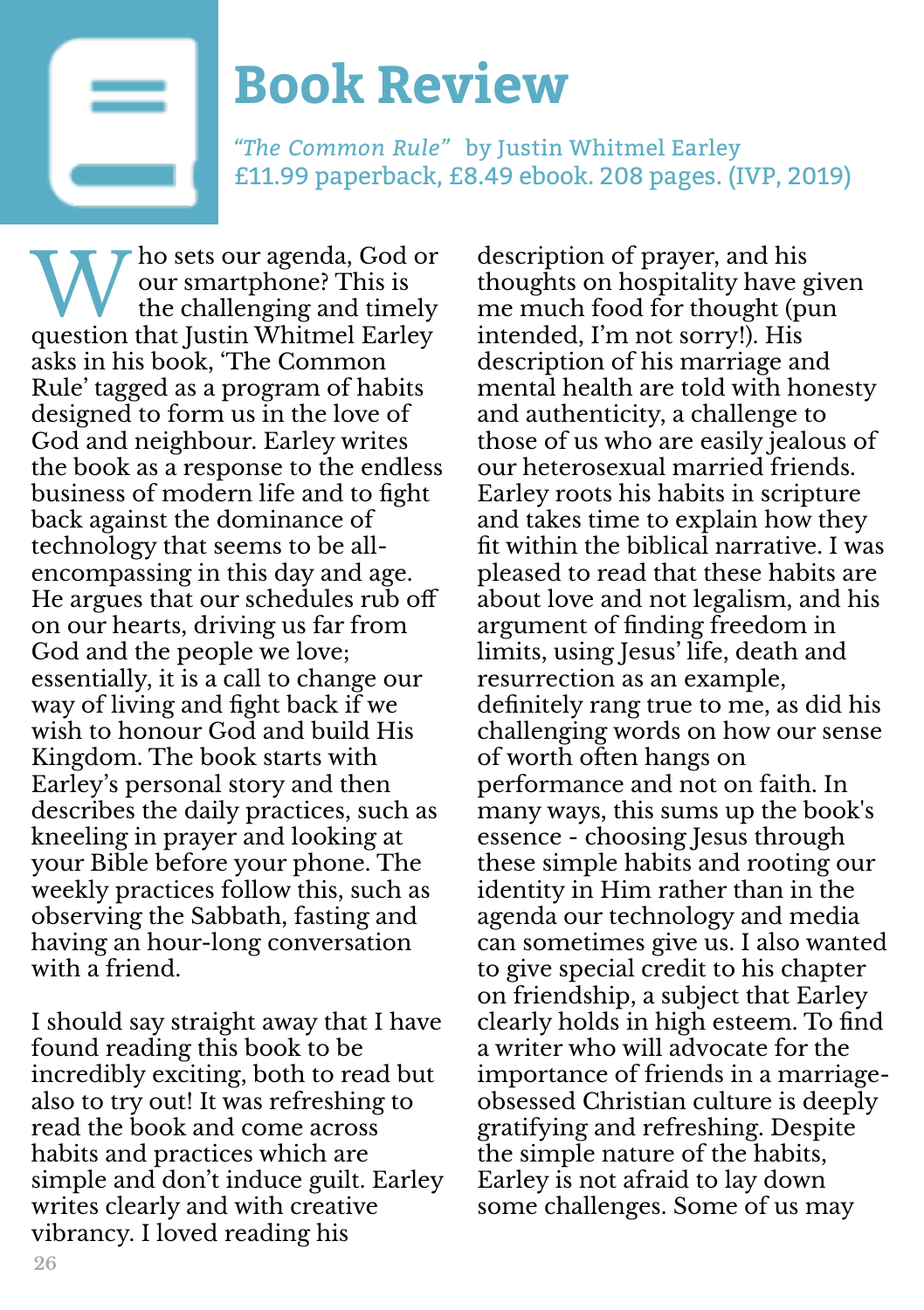baulk at the idea of limiting our Netflix time like this reviewer!

Of course, the book is not without flaws. It struck me that the habits Earley advocates for work best when practised in his own lifestyle (a family man with a demanding job, living in a city). With this in mind, I was a little disappointed by the lack of flexibility described in practising the habits. For example, not everyone will be able to kneel in order to do their kneeling prayer, and the alternative suggestion of just opening your hands seemed thoughtless. Whilst I laud his commitment to physical friendship, I couldn't help but think of the many isolated TFT people that I know who rely desperately on technology for connection and community; what is possible in Richmond, Virginia, may not be possible in rural Britain. Sadly, there is also a level of assumption about people's social status, namely that we will all have friends who wish to spend an hour with us. Unfortunately, this may not be true, and I could see people reading this chapter with a feeling of disappointment and loneliness.

All of which is to say that this is a 'pick and mix' book. I believe that if you read it, you will gain simple, easy habits that will make you more like Jesus, but not every habit will suit every situation. Choose which habits work for you and your circumstances and discard the ones that don't. For my part, I have found myself excited to try these habits out for myself and have certainly

benefited from them over the last few weeks. Simple acts like reading a chapter of Proverbs before looking at my phone have given me a sense of peace and closeness to God. Even switching off my phone for an hour (although terrifying!) has been highly beneficial. So, taking those critiques into account, I'd highly recommend this book to you, and wish you well as you make yourself and your technology obedient to Christ.

**Richard** *is a media professional who lives somewhere in the western hemisphere. He enjoys TV, reading, and glaring at people who get in his way.*

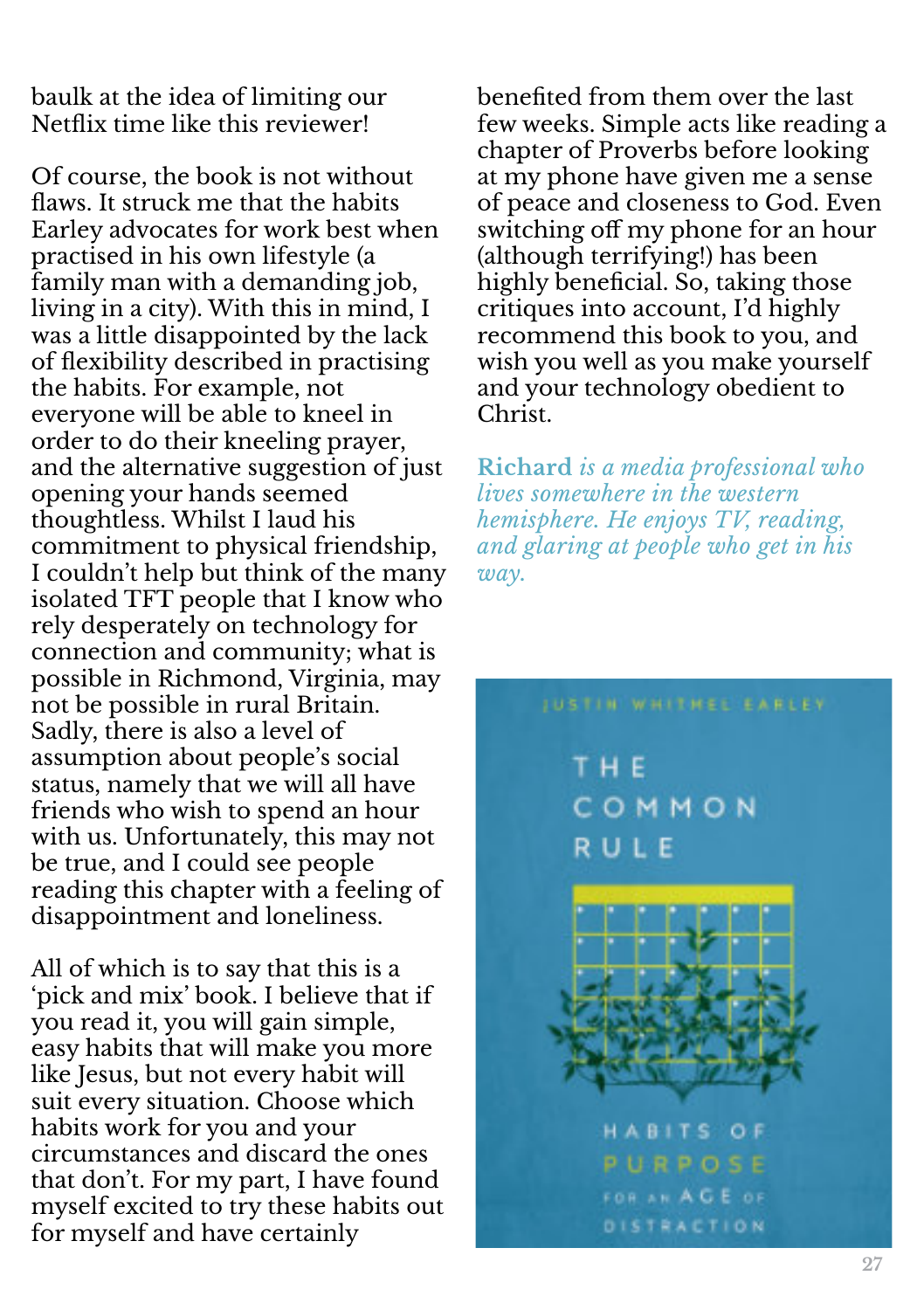

### **Porn-spoiled lives restored by Christ**

et's look at the practicalities<br>finding freedom from porn<br>and sinful masturbation. O<br>man whom I worked with to help et's look at the practicalities of finding freedom from porn and sinful masturbation. One him escape a very long-standing porn habit said this:

*"However much I tried it, the willpower of 'just don't look at it' never worked for me. I could go for a few days, and then the hole left just had to be filled. But then God made me realize that my choice was not simply between looking at porn and not. It was between desiring Jesus who would satisfy or desiring something else which wouldn't. The struggle didn't become easy then, but it did become winnable, because I realized I had to choose not just to walk away from something, but to walk towards Someone."*

That is our starting point. To realize that we have been unfaithful to Christ, that we have betrayed him, that we have sought pleasure and release in the wrong place, not in him and the means he gives us.

We need to admit these things, walking towards him, not away, receiving his forgiveness and opening ourselves to what he wants to do to set us free. Here is a list to help you or whoever you are helping. I have drawn on my own experience of counselling others and from the wisdom of the plentiful resources now available in this area.

#### 1 Disclosure

Talk to someone suitable. Yes, people do become porn-free on their own, but not many. Almost all need help from another person, so the first step is to tell someone suitable. Two experts in this area make this comment: "I have a problem with porn and I want to quit." When a porn user first says words like these out loud to another person, he takes a significant first step in climbing out of the porn trap.

They go on to say: "Former porn users... were passionate about the importance of self-disclosure in breaking free of a porn addiction."

#### 2 Abstinence

Before you take that step of starting to abstain from using porn, it might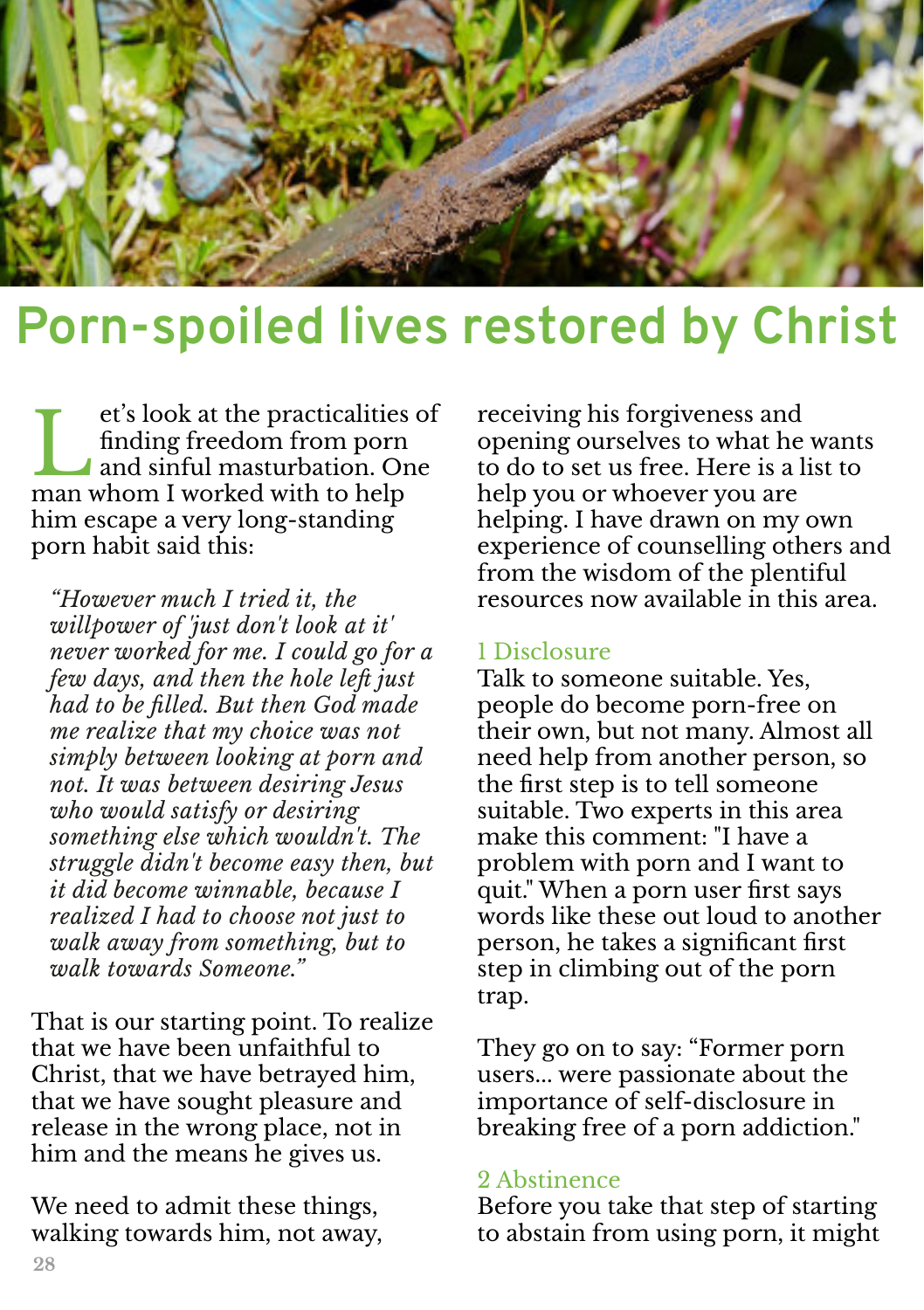feel as though you need to do a hundred and one other things first. The problem is that porn can get such a grip on our minds that it creates a kind of fog there. Set yourself a target of a minimum of sixty days and start right now.

#### 3 Education

Read about the way porn works, how it creates dependent and even addictive habits. Many people find it helpful to understand the cycles of behaviour that are typical.

#### 4 Analysis

Look at your habits. When are you vulnerable? Why? What circumstances make porn possible? Work it out and be specific.

5 Action on opportunity and access Remember how Jesus talks of taking drastic action with sexual sin:

*"If your right eye causes you to stumble, gouge it out and throw it away. It is better for you to lose one part of your body than for your whole body to be thrown into hell. And if your right hand causes you to stumble, cut it off and throw it away. It is better for you to lose one part of your body than for your whole body to go into hell. (Matthew 5:29-30)"*

Work out your access points to porn and take drastic action in order to deal with them.

One man whom I worked with tended to watch sexually explicit material in period dramas on the BBC iPlayer website. So, he had to admit this to his wife and let her control the password for the account. Another knew that certain apps on his phone were dangerous for him, so he gave a friend control of the password for installing new apps. Another started leaving his laptop at the office (where he knew he was unlikely to watch porn) rather than taking it home (where he might). There are all sorts of things that we can do to limit access.

Many find accountability software a good deterrent or a way of alerting accountability partners to a lapse.

These different actions will all tend to feel irksome, may mean embarrassing conversations, and will feel like cutting something off that belongs to you. Do them anyway!

#### 6 Accountability

Find at least two trusted accountability partners. At least one needs to be someone older than you and not already using *you* as an accountability partner: too many try to manage with reciprocal peer accountability, using a friend who has the same struggles. Too often they simply end up excusing each other's failures. You need a spiritual senior whom you trust – a pastor, church worker, house group leader, mentor. Then have peer accountability with one other person or perhaps a group (which can be very powerful).

7 Action on mood management

All approaches to porn addiction point to the importance of better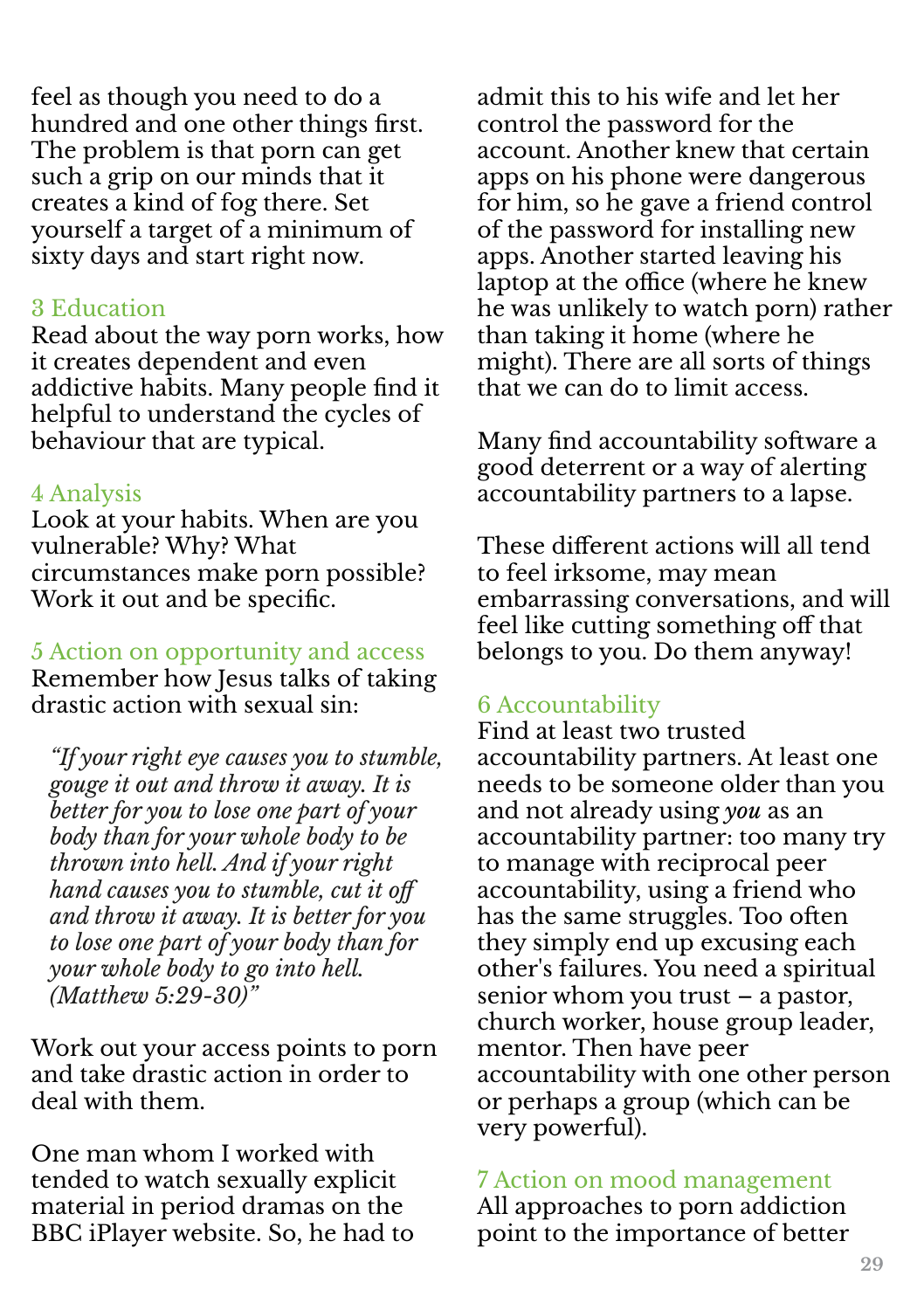mood management, as this is the heart of the problem.

- Jason feels anxious and seeks out porn to distract him.
- Mary is feeling happy but tired after a successful week at work. She looks online for something that will give her that little bit of extra reward that she deserves.
- Frank is just miserable and bored. Life seems so grey on Saturdays. He opens up a book with some explicit sexual description in it to find a kind of pleasure life denies him.

Non-Christians and Christians alike need to find better ways of managing their moods, whether bad or even good. This means alternative ways of finding soothing, distraction or even joy.

- Jason needs to learn a better way of dealing with his anxiety.
- Mary needs to find an alternative reward or settle for the sense of accomplishment that she has already.

**If you enjoyed reading this article, why not consider coming along to our National Conference, where Julian Hardyman will speaking?**

> **Jesus, Lover of My Soul National Conference 2022**

• For Frank, Saturdays are clearly a tricky time, so he would do well to plan some colour for them.

Living with less than perfection The more insightful approaches don't only try to fill holes or replace pain, but give us ways of living with boredom, emptiness and anxiety. Jenni Russell wrote in The Times that we are too often miserable because of unrealistic expectations:

*Alain de Botton's "The School of Life: An Emotional Education" is here to remind us that life is made up of constant and inevitable dissatisfactions, that all humans are muddled, inconsistent, difficult to understand and intrinsically flawed, and that our contemporary belief that it's possible to be enduringly happy is a destructive myth that's driving us to collective rage. What de Botton hopes to free us from is the tyranny of expecting perfection, happiness or fairness to be our due, to accept that melancholy and disappointment are natural and inevitable, to take delight in lives that are good enough, with moments of joy. We should cultivate realism, humour, forgiveness and politeness as essential virtues.*

There is great wisdom here, not just about our sexuality, but also about our careers and families and holidays. We should not neglect the practical tactics which both believers and non-believers can use to achieve change (for example, a workout at the gym rather than masturbating, or ten to fifteen minutes of deep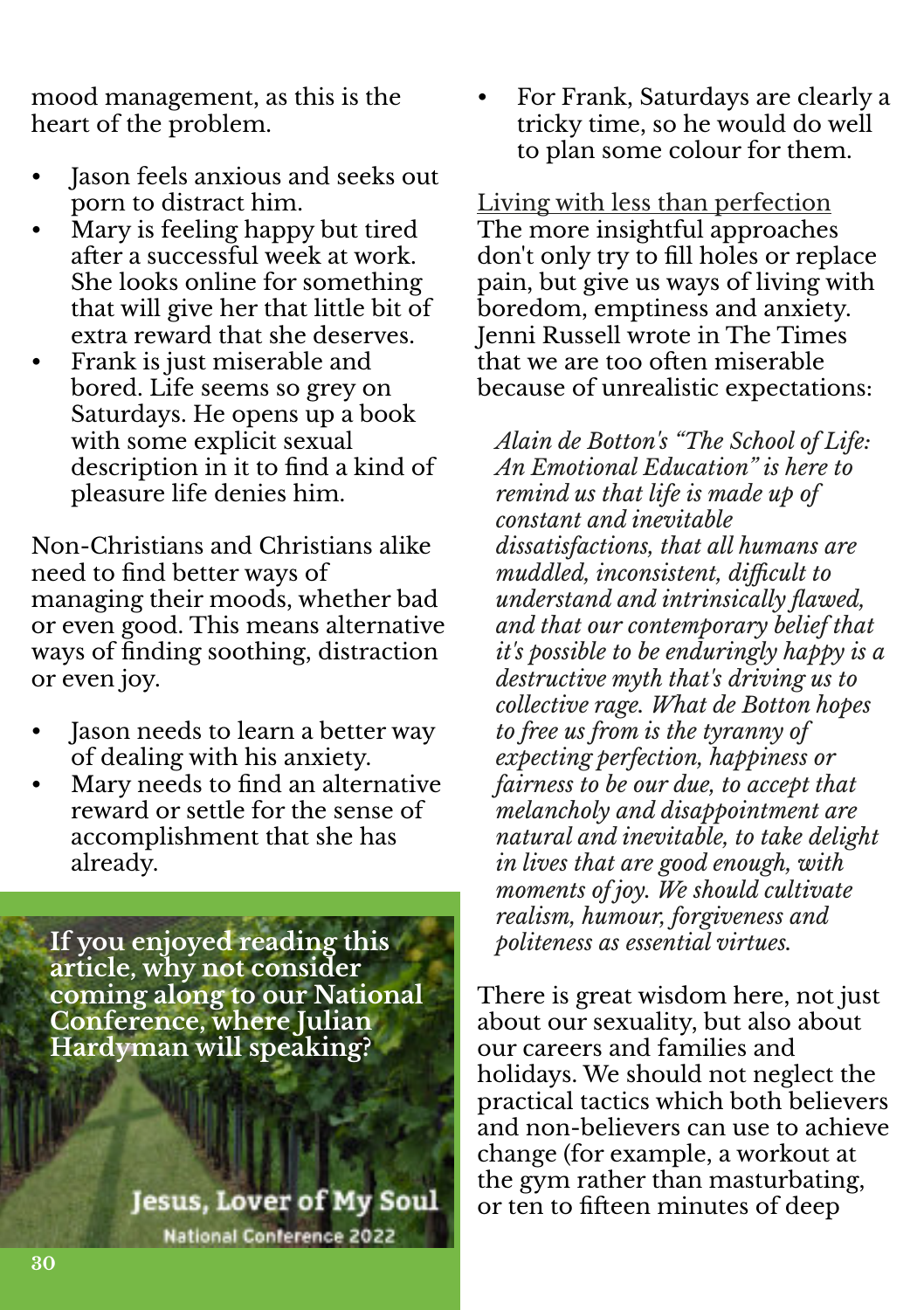slow breathing rather than searching for stuff online).

#### Above all, Christ

However, the greatest power and the holiest approach is found in seeking more intimacy with Christ. Our porn habit is spiritual adultery seeking pleasure, distraction, soothing and love in the wrong places. Jesus is remaking our inner garden. He himself wants to come into that garden repeatedly, especially when it feels cold and empty and grey. He wants to come in to give us himself in tender, personal and passionate love. That is where the spaces and emptiness help us.

Our experience of anxiety feels ghastly, but it is Christ showing us that we can't make it on our own so that we will turn to him. No one, but no one, likes feeling lonely. But Christ changes loneliness into a solitude with him. Again and again, I have talked with widowed people in their nineties and asked them about their lives. Again and again, they have told me about an enhanced sense of the living presence of their Lover, Christ; sometimes they have said this almost forcefully, as if it was of course the case.

#### 8 Refuse to give up hope

Here are some encouragements:

Hank: *"For 30 years from the time I started using porn compulsively until I hit bottom with it, I was completely unsatisfied, undeveloped and unhappy as a*

*human being. Since I quit porn three years ago, my whole life has changed."*

#### Mitch: *"I feel spiritually renewed. My life is no longer a contradiction."*

It will be worth it, and you can have this freedom and victory. I could point you to many guys I have worked with for whom porn is no longer a part of their lives. It can be the same for you.

There is no hole so deep and dark that sinful hearts won't fall into it if we let them. There is no hole so deep and dark that Christ can't reach down and lift us out if we ask him. He is recreating the ruined garden of your soul.

*This article is an extract from "Jesus, lover of my soul: fresh pathways to spiritual passion" by Julian Hardyman, copyright 2020 by Inter-Varsity Press Publishing*